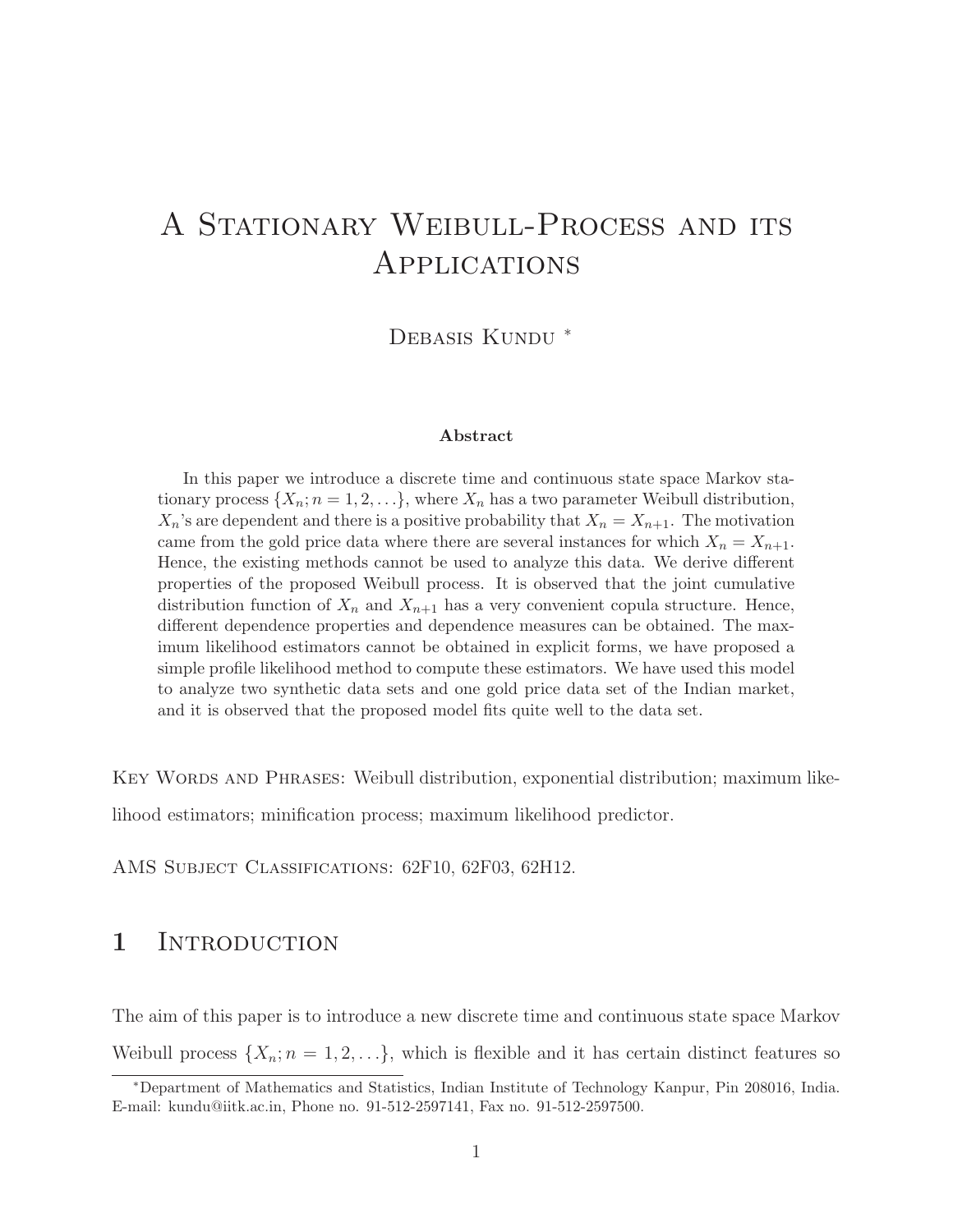that it can be used in practice in different areas. In this case the marginals are non-negative two-parameter Weibull distributions and  $X_n$ s are dependent. It is a lag-1 process based on minimization approach, and  $X_n = X_{n+1}$  with a positive probability. Therefore, if there is a non-negative time series data which are positively skewed and there is a positive probability that the consecutive values might be equal then the proposed model can be used quite effectively to analyze this data set.

The motivation of this work came when we were trying to analyze gold price data of the Indian market during the month of December, 2020 and January 2021. It is observed that the data are coming from a positive valued lag-1 stationary process, there are several instances for which  $X_n = X_{n+1}$ , and this cannot be ignored. It may be mentioned that there are several positive valued stationary processes available in the literature, for example the exponential process by Tavares [18], Weibull and Gamma processes by Sim [17], the logistic process by Arnold [2], Pareto process by Arnold and Hallet [3], semi-Parero process by Pillai [16], generalized Weibull process by Jayakumar and Girish Babu [9], see also Yeh, Arnold and Robertson [19], Arnold and Robertson  $|4|$ , Jose, Ristic and Joseph [10] and the reference cited therein. But none of these can be applied in this case, as in all these cases  $P(X_n = X_{n+1}) = 0.$ 

We have provided different properties of the proposed process  $\{X_n\}$ . The Weibull process  ${X_n}$  has one shape parameter and two scale parameters. If the shape parameter is one, it becomes a stationary exponential process. The generation from  $\{X_n\}$  is quite straight forward, hence, different simulation experiments can be performed quite conveniently. The joint distribution of  $X_n$  and  $X_{n+1}$  has a very convenient copula structure. Therefore, several dependence properties and the dependence measures can be computed quite conveniently. We provide a characterization of the process. The marginals and the joint PDF can take variety of shapes. The autocovariance and autocorrelation are not in convenient forms.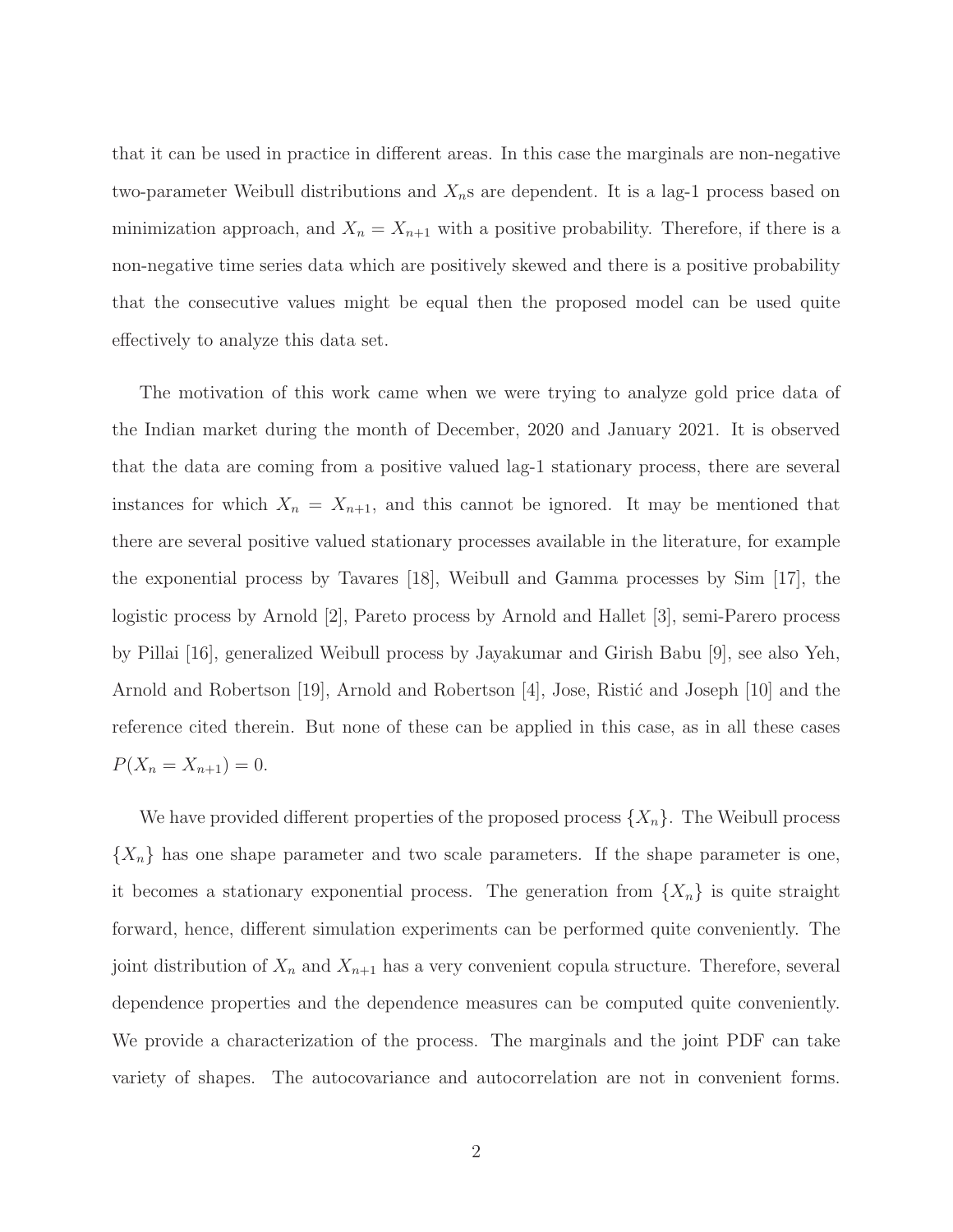However, we have provided the necessary expressions in the Appendix for completeness purposes.

The maximum likelihood estimators (MLEs) cannot be obtained in explicit form. Moreover, it cannot be obtained in a routine manner. Based on some re-parameterization and using profile likelihood method the MLEs can be obtained. Parametric bootstrap method can be used to compute the confidence intervals of the unknown parameters. We propose a goodness of fit test based on parametric bootstrap approach. We have analyzed two synthetic data sets and one gold price data set for two months of the Indian market. It is observed that the the proposed model fits the gold price data set quite well and it can be used quite effectively to analyze the gold price of the Indian market. It may be mentioned that the proposed process is a lag one process, but it can be extended to a lag-q process also, and it has been indicated how it can be done.

I think the major difference with the existing literature and the present manuscript is in its construction. The present manuscript allows to have ties, which are not available in the literature. Moreover, in the present manuscript we have provided the detailed inference procedure and showed with real data example how it can be implemented in practice. This seems to be the main contribution of the present manuscript.

The rest of the paper is organized as follows. In Section 2 we have defined the Weibull process and provided its different properties. The maximum likelihood estimators have been discussed in Section 3. In Section 4 one goodness of fit test has been proposed based on parametric bootstrap approach. The analyses of three data sets have been presented in Section 5. Finally we conclude the paper in Section 6.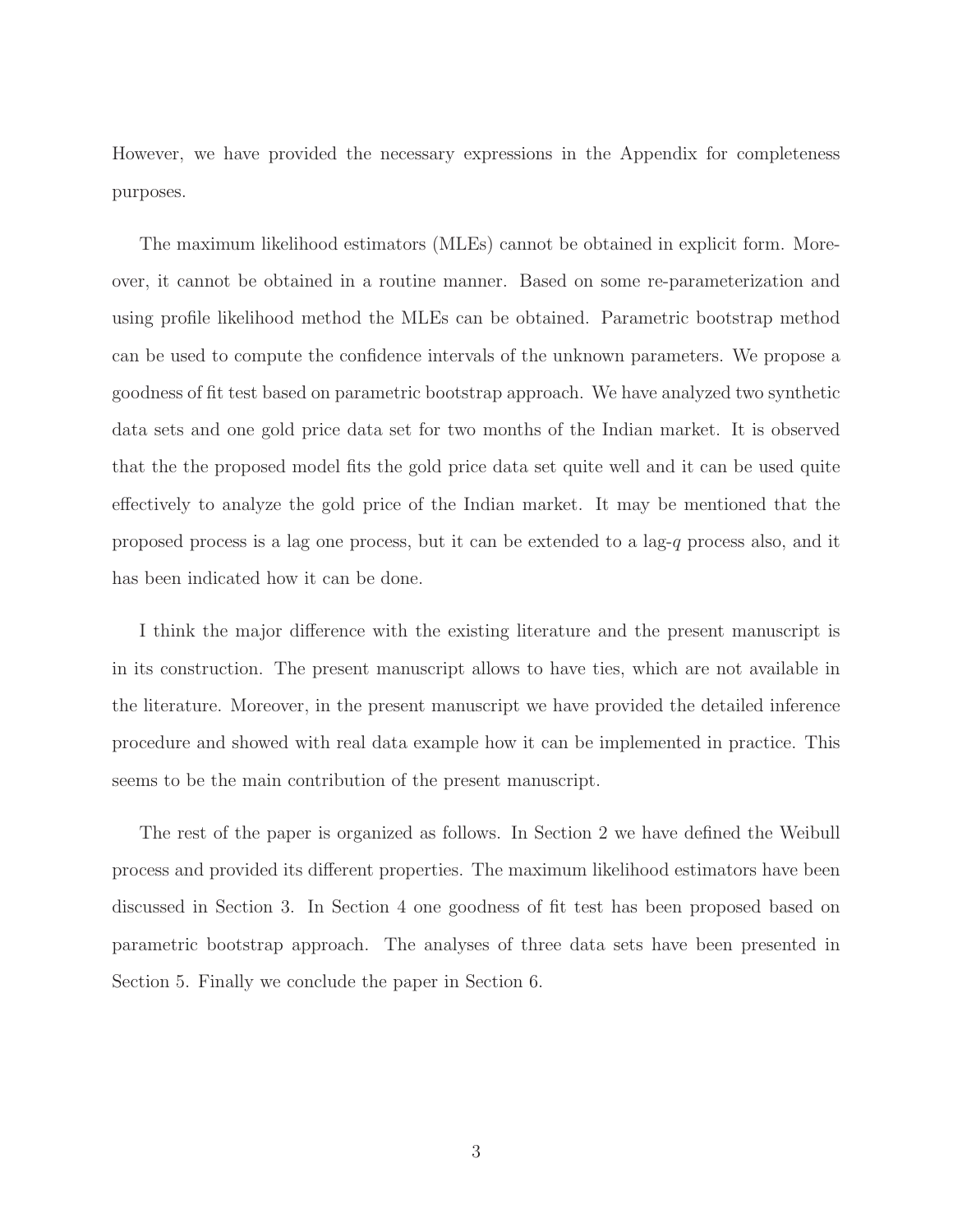## 2 WEIBULL PROCESS AND ITS PROPERTIES

We will use the following notations in this paper. A Weibull random variable with the shape parameter  $\alpha > 0$  and the scale parameter  $\lambda > 0$  has the following probability density function (PDF);

$$
f_{WE}(x; \alpha, \lambda) = \begin{cases} \alpha \lambda x^{\alpha - 1} e^{-\lambda x^{\alpha}} & \text{if } x > 0, \\ 0 & \text{if } x \le 0, \end{cases}
$$
 (1)

and it will be denoted by  $WE(\alpha, \lambda)$ . It has the following cumulative distribution function and hazard function, respectively, for  $x > 0$ ;

$$
F_{WE}(x; \alpha, \lambda) = 1 - e^{-\lambda x^{\alpha}},
$$
  

$$
h_{WE}(x; \alpha, \lambda) = \alpha \lambda x^{\alpha - 1}.
$$

The mean and variance of  $WE(\alpha, \lambda)$  is

$$
\frac{1}{\lambda^{1/\alpha}}\Gamma\left(\frac{1}{\alpha}+1\right) \quad \text{and} \quad \frac{1}{\lambda^{2/\alpha}}\left[\Gamma\left(\frac{2}{\alpha}+1\right)-\left(\Gamma\left(\frac{1}{\alpha}+1\right)\right)^2\right],\tag{2}
$$

respectively. An uniform random variable on  $(0,1)$  will be denoted by  $U(0,1)$ . Now, we are in a position to define the Weibull process.

DEFINITION: Suppose  $U_0, U_1, \ldots$  are independent identically distributed (i.i.d.)  $U(0, 1)$  random variables, then for  $\lambda_0 > 0$ ,  $\lambda_1 > 0$  and  $\alpha > 0$ , let us define a new sequence of random variables  $\{X_n; n = 1, 2, \ldots\}$ , where

$$
X_n = \min\left\{ \left[ -\frac{1}{\lambda_0} \ln U_n \right]^{\frac{1}{\alpha}}, \left[ -\frac{1}{\lambda_1} \ln U_{n-1} \right]^{\frac{1}{\alpha}} \right\}.
$$
 (3)

г

Then the sequence of random variables  $\{X_n\}$  is called a Weibull process.

A Weibull process as defined in (3) will be denotes by  $WEP(\alpha, \lambda_0, \lambda_1)$ . Here  $\alpha$  is the shape parameter and  $\lambda_0$  and  $\lambda_1$  are the scale parameters. It may be mentioned that a location parameter can easily be incorporated in the model, which has not been tried here. The name Weibull process comes from the following results.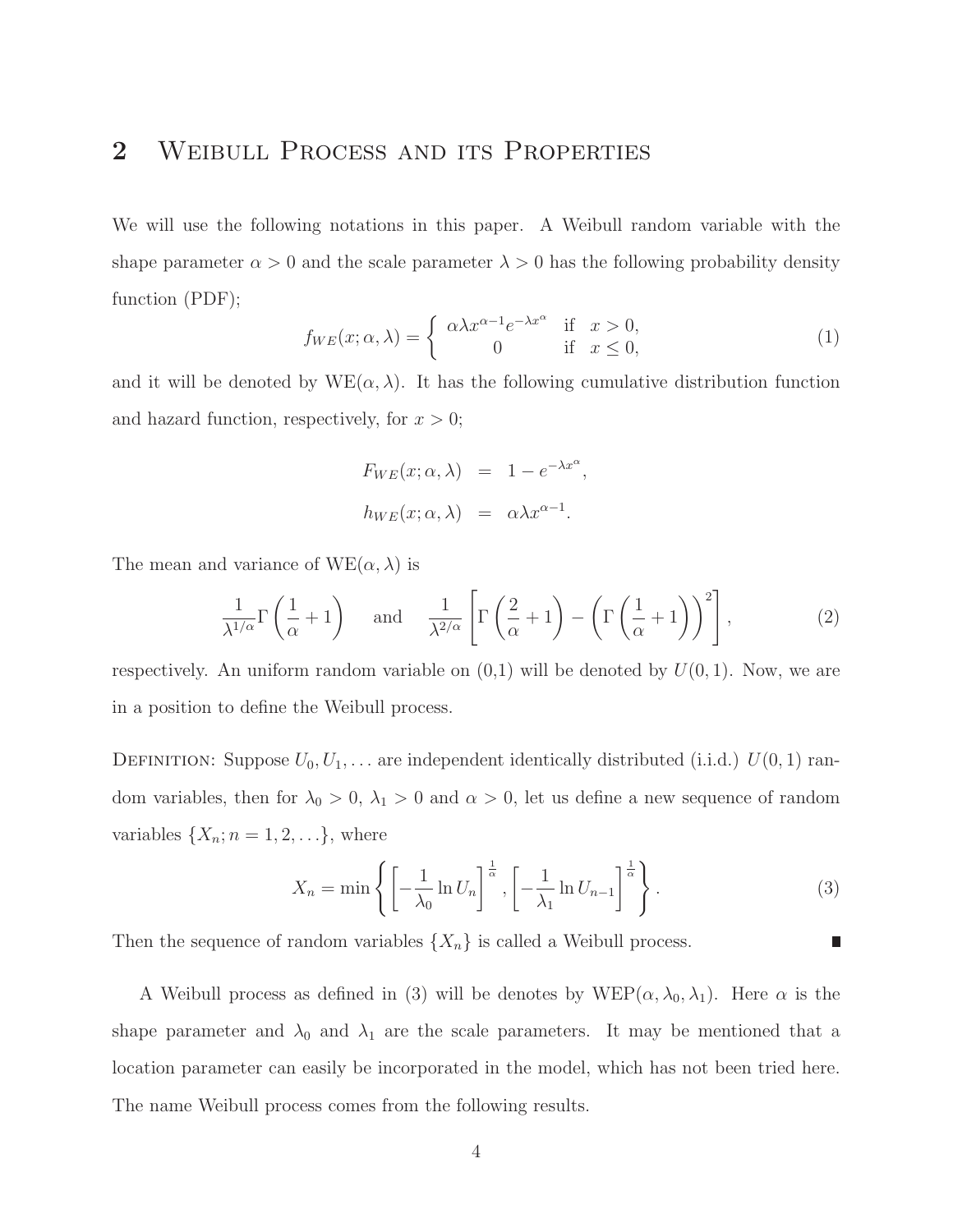THEOREM 1: If  $\{X_n\}$  is as defined in (3), then

- (i)  $\{X_n\}$  is a stationary process.
- (ii)  $X_n$  follows  $WE(\alpha, \lambda_0 + \lambda_1)$ .

PROOF: Part (i) follows from the definition. To prove Part (ii), note that

$$
P(X_n > x) = P\left\{ \left[ -\frac{1}{\lambda_0} \ln U_n \right]^{\frac{1}{\alpha}} > x, \left[ -\frac{1}{\lambda_1} \ln U_{n-1} \right]^{\frac{1}{\alpha}} > x \right\}
$$
  
= 
$$
P\left\{ U_n < e^{-\lambda_0 x^{\alpha}}, U_{n-1} < e^{-\lambda_1 x^{\alpha}} \right\}
$$
  
= 
$$
P\left\{ U_n < e^{-\lambda_0 x^{\alpha}} \right\} P\left\{ U_{n-1} < e^{-\lambda_1 x^{\alpha}} \right\}
$$
  
= 
$$
e^{-(\lambda_0 + \lambda_1)x^{\alpha}}.
$$

The following result characterizes the Weibull process.

THEOREM 2: Let  $X_1 \sim \text{WE}(\alpha, \lambda_0 + \lambda_1)$ , and  $U_i$ s are i.i.d. random variables with an absolute continuous distribution function  $F(\cdot)$  on  $(0,1)$ . Then the process as defined in (3) is a strictly stationary Markov process if and only if  $U_0 \sim U(0, 1)$ .

PROOF: 'If' part is trivial. Now to prove the 'only if' part, we assume  $S(x) = 1 - F(x)$ , and  $F'(x) = -S'(x) = f(x)$ , for  $x > 0$ . Therefore, for  $x > 0$ ,

$$
e^{-(\lambda_0 + \lambda_1)x^{\alpha}} = F(e^{-\lambda_0 x^{\alpha}})F(e^{-\lambda_1 x^{\alpha}}).
$$

If we write  $y = e^{-x^{\alpha}}$ , then for  $0 < y < 1$ ,

$$
y^{\lambda_0 + \lambda_1} = F(y^{\lambda_0})F(y^{\lambda_1}) \Rightarrow \frac{F(y^{\lambda_0})}{y^{\lambda_0}} \times \frac{F(y^{\lambda_1})}{y^{\lambda_1}} = 1 \Rightarrow \frac{F(y)}{y} = 1 \Rightarrow F(y) = y.
$$

Now we present the joint distribution of  $X_n$  and  $X_{n+m}$ , for  $m \geq 1$ .

THEOREM 3: If  $\{X_n\}$  satisfies (3), then the joint survival function of  $X_n$  and  $X_{n+m}$ ,  $S_{n,n+m}(x, y) = P(X_n > x, X_{n+m} > y)$  is

$$
S_{n,n+m}(x,y) = \begin{cases} e^{-(\lambda_0 + \lambda_1)x^{\alpha}} e^{-(\lambda_0 + \lambda_1)y^{\alpha}} & \text{if } m \ge 2\\ e^{-\lambda_1 x^{\alpha}} e^{-\lambda_0 y^{\alpha}} g(x,y) & \text{if } m = 1, \end{cases}
$$
(4)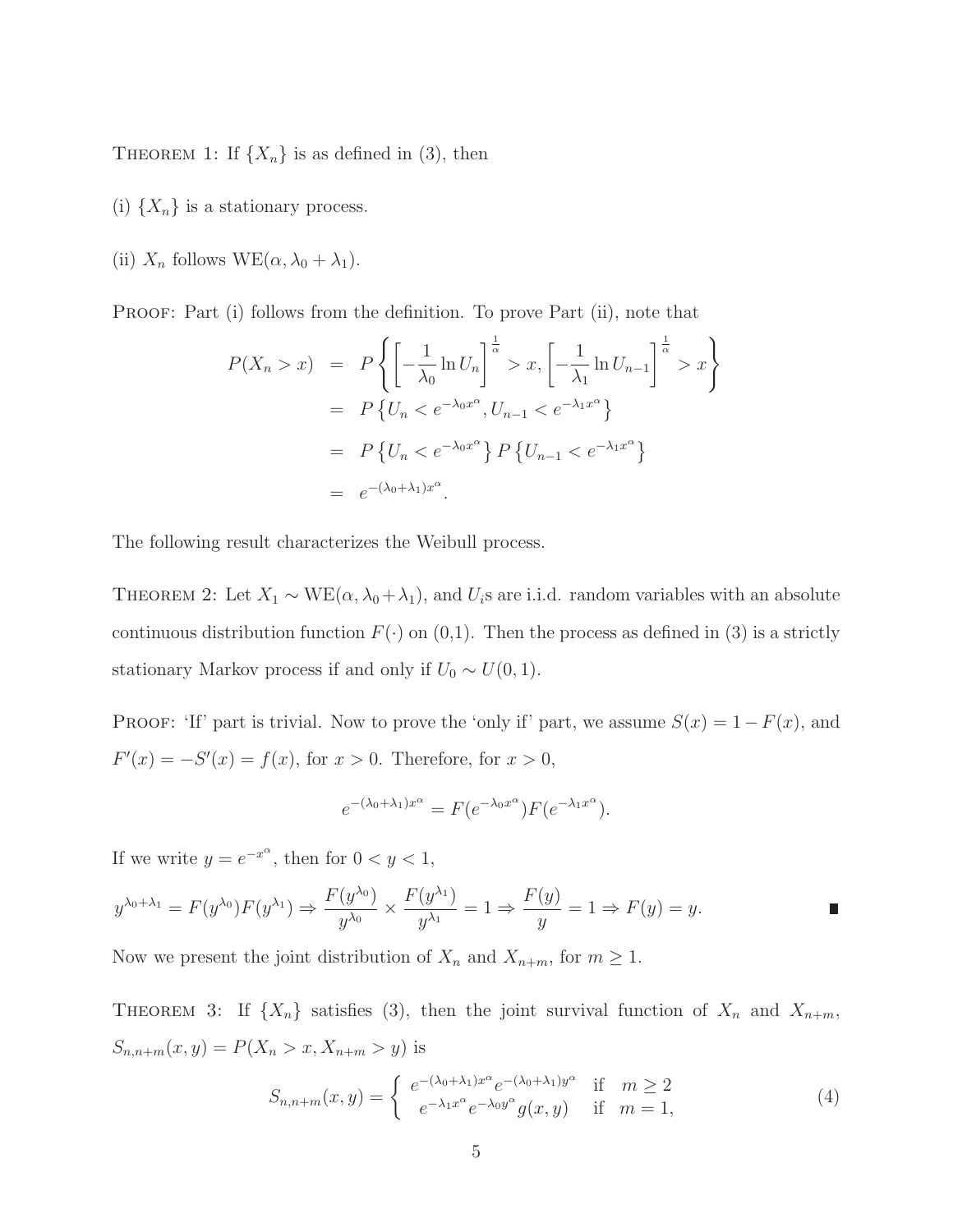where  $g(x, y) = \min\{e^{-\lambda_0 x^{\alpha}}, e^{-\lambda_1 y^{\alpha}}\}.$ 

PROOF: The proof is quite simple and it is avoided.

The above theorem indicates that  $X_n$  and  $X_{n+m}$  are dependent for  $m=1$ , and they are independently distributed if  $m > 1$ . This makes the process as the lag-1 process. The joint distribution function of  $X_n$  and  $X_{n+1}$  will help to develop the dependence properties of the Weibull process and we would like to study it in more details. The joint survival function of  $X_n$  and  $X_{n+1}$  can be written explicitly as

$$
S_{n,n+1}(x,y) = \begin{cases} e^{-\lambda_1 x^{\alpha}} e^{-(\lambda_0 + \lambda_1) y^{\alpha}} & \text{if } \lambda_0 x^{\alpha} < \lambda_1 y^{\alpha} \\ e^{-(\lambda_0 + \lambda_1) x^{\alpha}} e^{-\lambda_0 y^{\alpha}} & \text{if } \lambda_0 x^{\alpha} > \lambda_1 y^{\alpha} \\ e^{-z \frac{\lambda_1^2 + \lambda_0^2 + \lambda_0 \lambda_1}{\lambda_0 \lambda_1}} & \text{if } \lambda_0 x^{\alpha} = \lambda_1 y^{\alpha} = z. \end{cases}
$$
(5)

Therefore, if  $\lambda_0 = \lambda_1 = \lambda$ , then

$$
S_{n,n+1}(x,y) = \begin{cases} e^{-\lambda x^{\alpha}} e^{-2\lambda y^{\alpha}} & \text{if } x < y \\ e^{-2\lambda x^{\alpha}} e^{-\lambda y^{\alpha}} & \text{if } x > y \\ e^{-3\lambda z^{\alpha}} & \text{if } x = y = z. \end{cases}
$$
(6)

It may be mentioned that (6) is the joint survival function of the Marshall-Olkin bivariate Weibull distribution, and its properties have been well studied in the literature. See for example Kundu and Dey [12] and Kundu and Gupta [14] and the references cited therein. It can be easily seen that the  $S_{n,n+1}(x, y)$ , for  $0 < \delta < 1$ , has the following survival copula

$$
\widetilde{C}(u,v) = \begin{cases}\nu^{\delta}v & \text{if } u^{\delta} > v^{1-\delta} \\
uv^{1-\delta} & \text{if } u^{\delta} \le v^{1-\delta}.\n\end{cases}
$$
\n(7)

The corresponding copula density function becomes

$$
c(u,v) = \frac{\partial^2}{\partial u \partial v} \widetilde{C}(u,v) = \begin{cases} \delta u^{\delta-1} & \text{if } u^{\delta} > v^{1-\delta} \\ (1-\delta)v^{-\delta} & \text{if } u^{\delta} \le v^{1-\delta}. \end{cases}
$$
 (8)

Based on the copula density function, the Spearman's  $\rho$  and Kendall's  $\tau$  can be obtained as

$$
\rho = \frac{3\delta(1-\delta)}{\delta^2 - \delta + 2}
$$
  

$$
\tau = \frac{\delta(1-\delta)(1-\delta(1-\delta))}{\delta^3 + \delta(1-\delta) + \delta^2(1-\delta^2) + (1-\delta)^3},
$$

н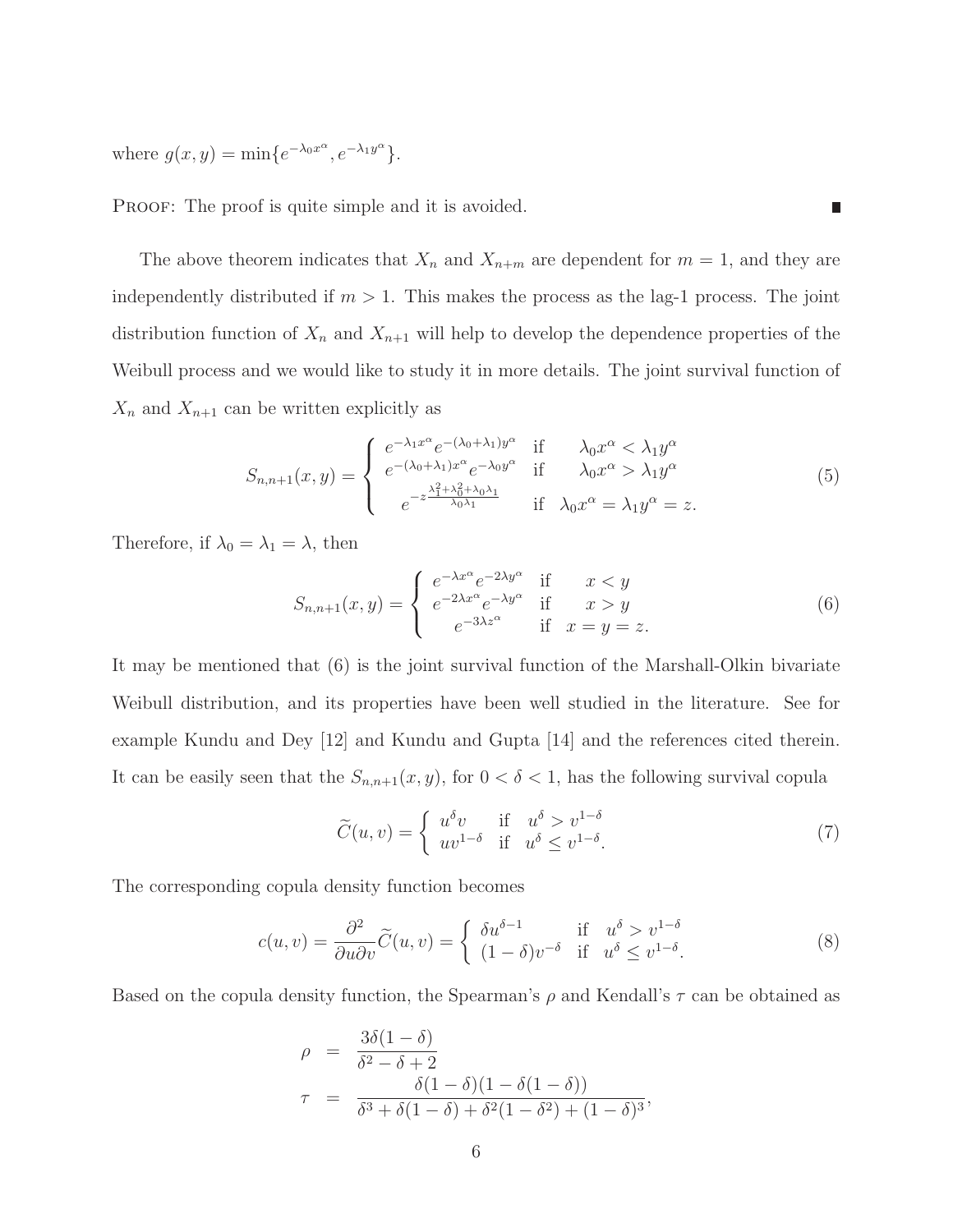respectively.

here  $p$ 

We will introduce the following regions, which will be used later.

$$
S_1 = \{(x, y); x > 0, y > 0, \beta x < y\}
$$
  
\n
$$
S_2 = \{(x, y); x > 0, y > 0, \beta x > y\}
$$
  
\n
$$
C = \{(x, y); x > 0, y > 0, \beta x = y\}.
$$

Here,  $\beta = (\lambda_0/\lambda_1)^{1/\alpha}$ , and it may be noted that the curve C has the parametric form  $(t, \gamma(t))$ , for  $0 < t < \infty$ , where  $\gamma(t) = \beta t$ . The following results are needed for further development.

THEOREM 4: If  $\{X_n\}$  satisfies (3), then the joint survival function of  $X_n$  and  $X_{n+1}$  can be written as

$$
S_{n,n+1}(x,y) = pS_a(x,y) + (1-p)S_s(x,y),
$$
  
= 
$$
\frac{\lambda_0^2 + \lambda_1^2}{\lambda_0^2 + \lambda_1^2 + \lambda_0\lambda_1},
$$
  

$$
S_s(x,y) = (g(x,y))^{\frac{\lambda_0^2 + \lambda_1^2 + \lambda_0\lambda_1}{\lambda_0\lambda_1}},
$$
 (9)

and  $S_a(x, y)$  can be obtained by subtraction, i.e.

$$
S_a(x,y) = \begin{cases} \frac{1}{p} e^{-\lambda_1 x^{\alpha}} e^{-(\lambda_0 + \lambda_1) y^{\alpha}} - \frac{1-p}{p} e^{-\frac{\lambda_0^2 + \lambda_1^2 + \lambda_0 \lambda_1}{\lambda_0} y^{\alpha}} & \text{if } \beta x < y \\ \frac{1}{p} e^{-(\lambda_0 + \lambda_1) x^{\alpha}} e^{-\lambda_0 y^{\alpha}} - \frac{1-p}{p} e^{-\frac{\lambda_0^2 + \lambda_1^2 + \lambda_0 \lambda_1}{\lambda_1} x^{\alpha}} & \text{if } \beta x > y. \end{cases}
$$
(10)

PROOF: See in the Appendix.

Now we provide the joint probability density function (PDF) of  $X_n$  and  $X_{n+1}$ , and because of the Markov property, it will be useful to compute the joint PDF of  $X_1, \ldots, X_n$ . It should be mentioned that since the joint distribution (survival) function is not an absolutely continuous distribution function the joint PDF does not exist in the terms of two dimensional Lebesgue measure dominating. In this case we need to consider the dominating measure in a different way similarly as in Bemis, Bain and Higgins [6]. Here, the dominating measure is the twodimensional Lebesgue measure on  $S_1 \cup S_2$ , and one dimensional Lebesgue measure on the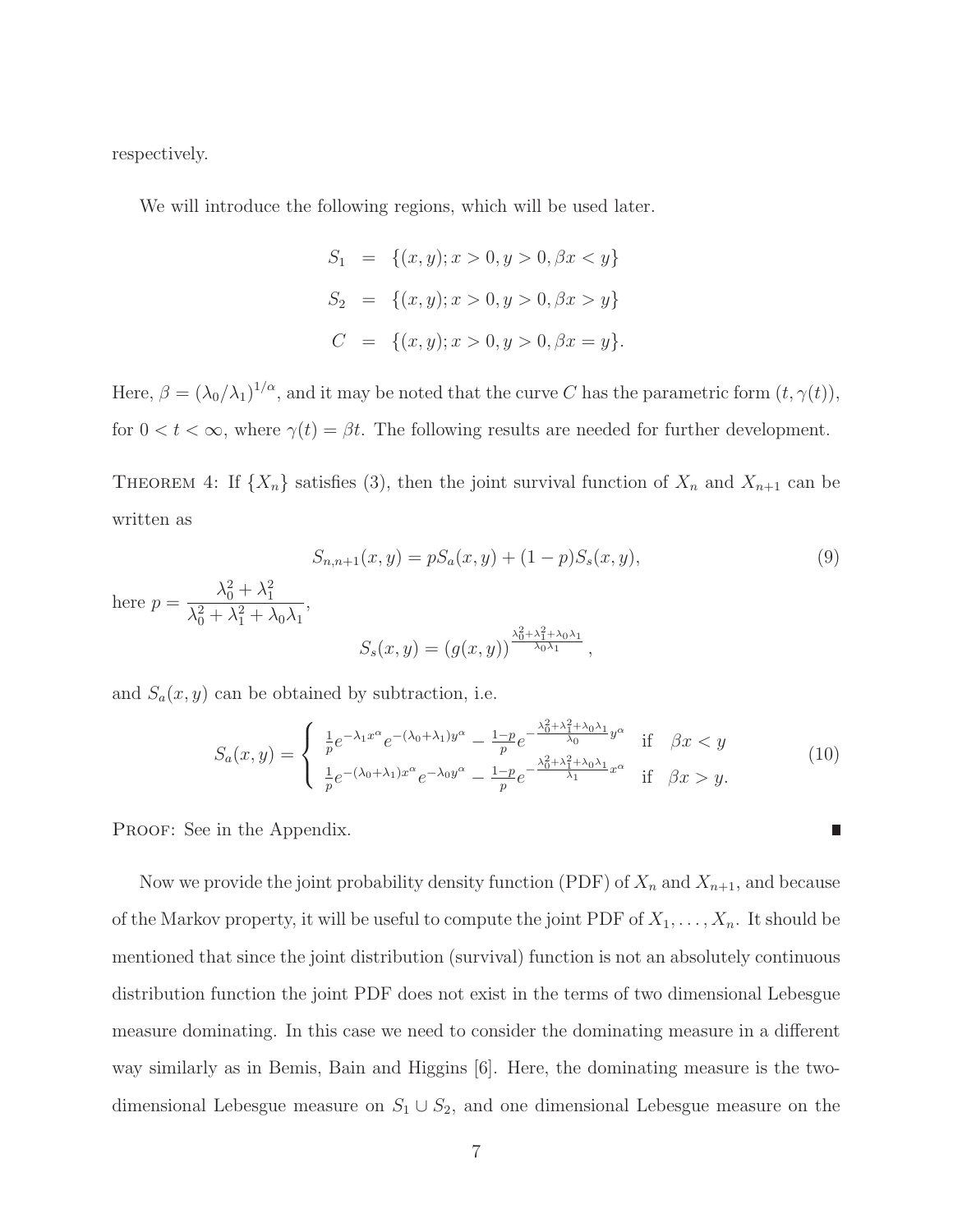curve C. Based on the above dominating measure the joint PDF of  $X_n$  and  $X_{n+1}$ , for  $x >$ and  $y > 0$ , can be written as follows.

THEOREM 5: If  $X_n$  satisfies (3), then the joint PDF of  $X_n$  and  $X_{n+1}$  is

$$
f_{n,n+1}(x,y) = \begin{cases} f_1(x,y) & \text{if } \beta x < y, \\ f_2(x,y) & \text{if } \beta x > y, \\ f_0(x) & \text{if } \beta x = y, \end{cases}
$$
 (11)

 $\overline{\phantom{a}}$ 

where

$$
f_1(x, y) = f_{WE}(x; \alpha, \lambda_1) f_{WE}(y; \alpha, \lambda_0 + \lambda_1),
$$
  
\n
$$
f_2(x, y) = f_{WE}(x; \alpha, \lambda_0 + \lambda_1) f_{WE}(y; \alpha, \lambda_0),
$$
  
\n
$$
f_0(x) = \frac{\alpha \lambda_0}{\beta} x^{\alpha - 1} e^{-\frac{\lambda_0^2 + \lambda_1^2 + \lambda_0 \lambda_1}{\lambda_1} x^{\alpha}}.
$$

PROOF: See in the Appendix.

The following conditional PDF will be useful for prediction purposes. The conditional PDF of  $X_{n+1}$  given  $X_n$  can be written as follows:

$$
f_{X_{n+1}|X_n=x}(y) = \begin{cases} \frac{\lambda_1}{\lambda_0 + \lambda_1} e^{\lambda_0 x^{\alpha}} f_{WE}(y; \alpha, \lambda_0 + \lambda_1) & \text{if } \beta x < y \\ f_{WE}(y; \alpha, \lambda_0) & \text{if } \beta x > y \\ \frac{\lambda_0}{\lambda_0 + \lambda_1} e^{-\frac{\lambda_0^2}{\lambda_1} x^{\alpha}} & \text{if } \beta x = y \end{cases}
$$
(12)

When  $\alpha = 1$ , it becomes an exponential process. When  $\lambda_0 = \lambda_1 = \lambda$ , then the joint PDF of  $X_n$  and  $X_{n+1}$  for an Weibull process is

$$
f_{n,n+1}(x,y) = \begin{cases} 2\alpha^2 \lambda^2 x^{\alpha-1} e^{-\lambda x^{\alpha}} y^{\alpha-1} e^{-2\lambda y^{\alpha}} & \text{if } x < y, \\ 2\alpha^2 \lambda^2 x^{\alpha-1} e^{-2\lambda x^{\alpha}} y^{\alpha-1} e^{-\lambda y^{\alpha}} & \text{if } x > y, \\ \alpha \lambda x^{\alpha-1} e^{-3\lambda x^{\alpha}} & \text{if } x = y. \end{cases}
$$

The conditional PDF of  $X_{n+1}$  given  $X_n$  can be written as

$$
f_{X_{n+1}|X_n=x}(y) = \begin{cases} \frac{1}{2}e^{\lambda x^{\alpha}} f_{WE}(y; \alpha, 2\lambda) & \text{if } x < y \\ f_{WE}(y; \alpha, \lambda) & \text{if } y > x \\ \frac{1}{2}e^{-\lambda x^{\alpha}} & \text{if } x = y \end{cases}
$$

It follows that both for the Weibull and exponential processes,

$$
P(X_n = X_{n+1}) = P(X_n < X_{n+1}) = P(X_n > X_{n+1}) = \frac{1}{3}.
$$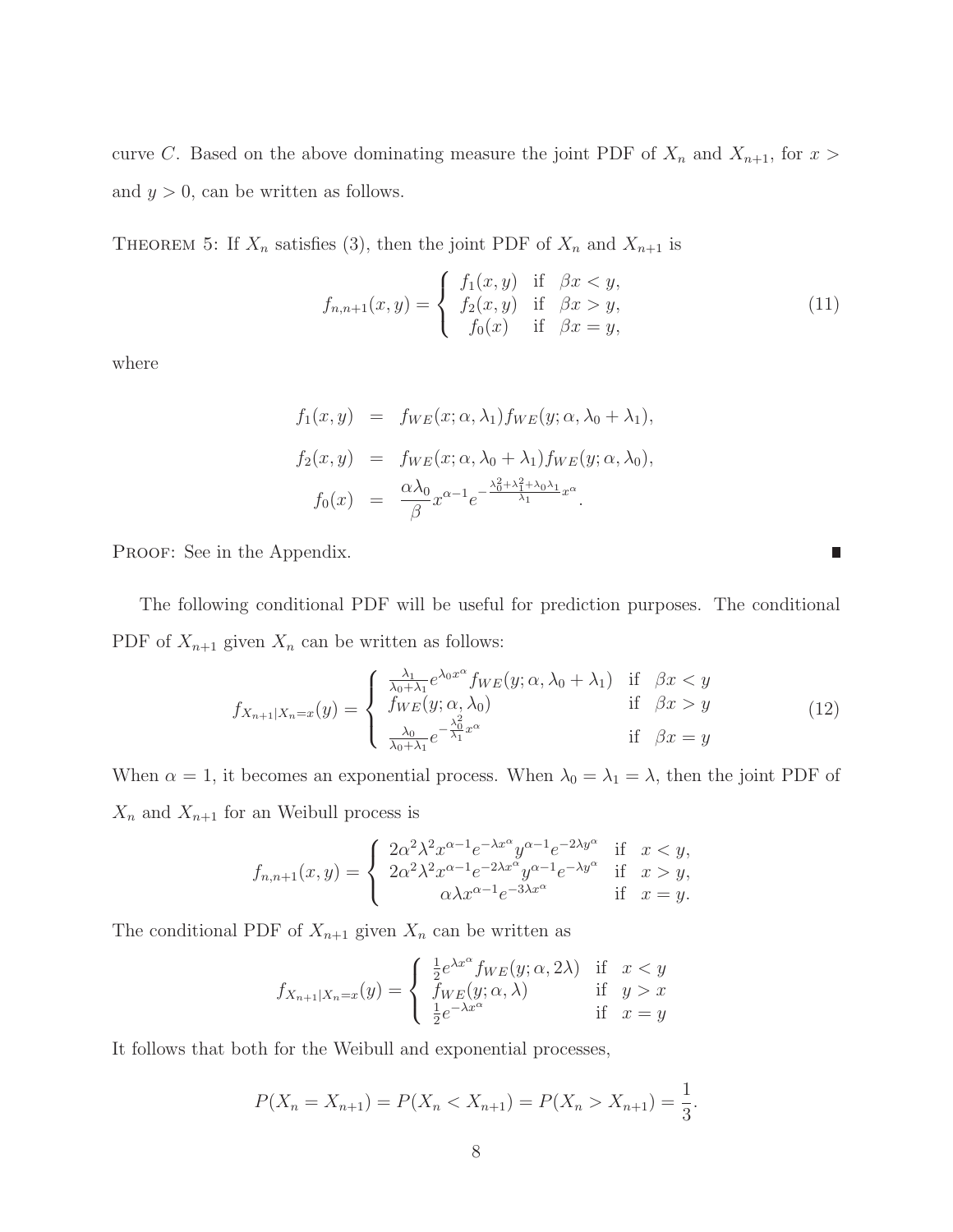The autocovariance and autocorrelation of a Weibull process cannot be obtained in convenient forms. In case of exponential process, however, they can be obtained in explicit forms. We have provided all the necessary expressions in Appendix B, for completeness purposes.

The joint PDF of  $X_1, \ldots, X_n$  can be obtained as

$$
f_{X_1,\ldots,X_n}(x_1,\ldots,x_n) = f_{X_n|X_{n-1},\ldots,X_1}(x_n) \times \ldots \times f_{X_2|X_1}(x_2) \times f_{X_1}(x_1) \tag{13}
$$

$$
= f_{X_n|X_{n-1}}(x_n) \times \ldots \times f_{X_2|X_1}(x_2) \times f_{X_1}(x_1) \tag{14}
$$

$$
= \frac{f_{X_{n-1},X_n}(x_{n-1},x_n)}{f_{X_{n-1}}(x_{n-1})} \times \ldots \times \frac{f_{X_1,X_2}(x_1,x_2)}{f_{X_1}(x_1)} \times f_{X_1}(x_1) \qquad (15)
$$

$$
= \frac{\prod_{i=1}^{n-1} f_{X_i, X_{i+1}}(x_i, x_{i+1})}{\prod_{i=2}^{n-1} f_{X_i}(x_i)}.
$$
\n(16)

Note that (13) is obtained by conditioning approach, (14) is obtained by using the Markov property, (15) is obtained by using the conditional density function, and the last step is obtained by simple algebraic calculation.

Now we will be discussing about the stopping time. It may be mentioned that the stopping time has been discussed quite extensively in the time series literature, see for example Christensen [7], Novikov and Shiryaev [15], and see the references cited therein. Let  $L > 0$  be a fixed real number, and let us define a new random variable N, such for  $k \geq 1$ ,

$$
\{N = k\} \Leftrightarrow \{X_1 > L, \dots, X_{k-1} > L, X_k \le L\}.
$$

Then clearly, N is a stopping time. Now for  $\lambda = \max{\{\lambda_0, \lambda_1\}}$ , first we obtain

$$
P(X_1 > L, ..., X_k > L) = P(U_0 < e^{-\lambda_1 L^{\alpha}}, U_1 < e^{-\lambda_0 L^{\alpha}}, ... U_{k-1} < e^{-\lambda_1 L^{\alpha}}, U_k < e^{-\lambda_0 L^{\alpha}})
$$
  
=  $e^{-(\lambda_0 + \lambda_1)L^{\alpha}} - e^{-(k-1)\lambda L^{\alpha}}$ 

$$
P(N = 1) = P(X_1 \le L) = 1 - e^{-(\lambda_0 + \lambda_1)L^{\alpha}}
$$
  

$$
P(N = 2) = P(X_1 > L, X_2 \le L) = P(X_1 > L) - P(X_1 > L, X_2 > L)
$$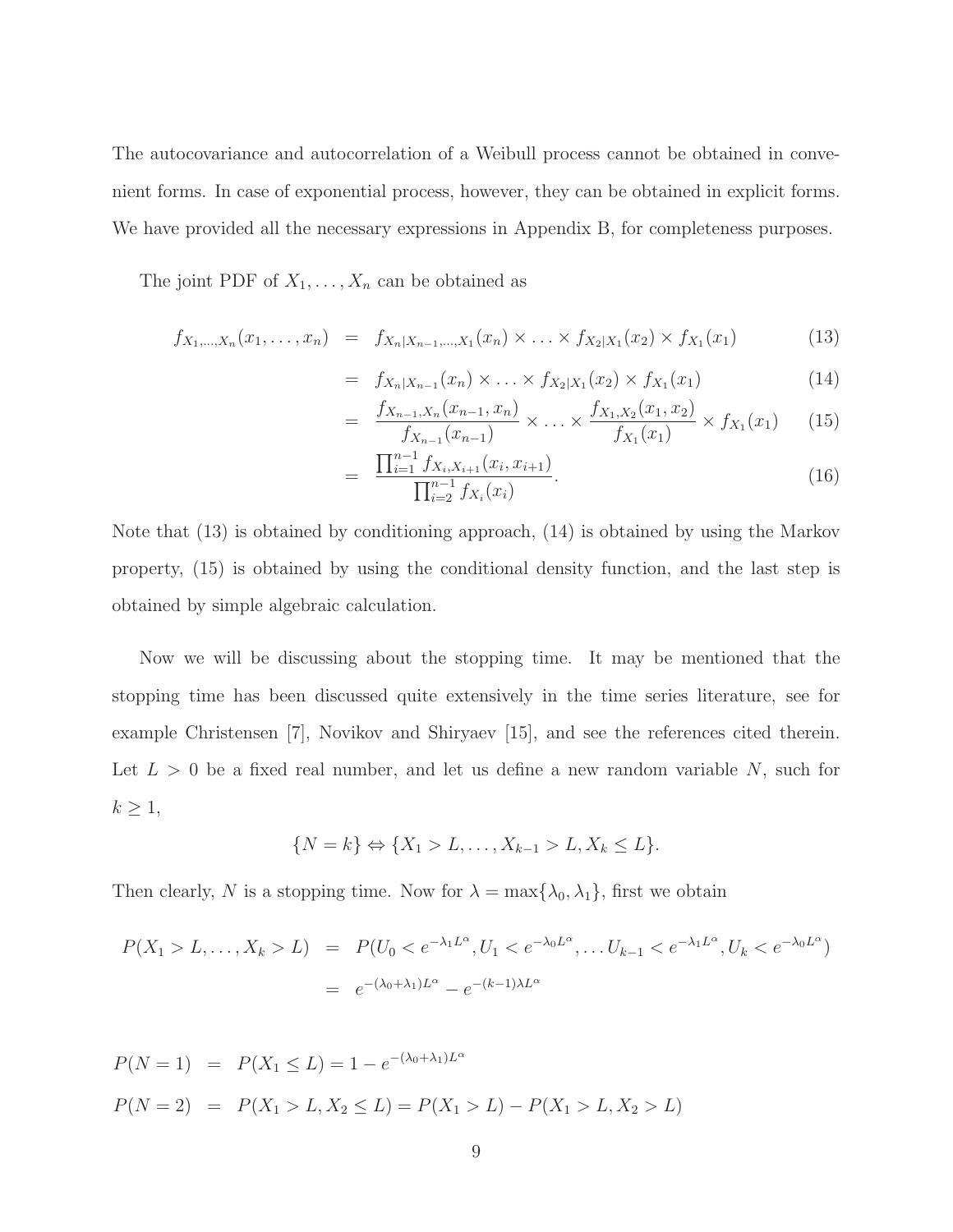$$
= e^{-(\lambda_0 + \lambda_1)L^{\alpha}} - P(U_1 < e^{-\lambda_0 L^{\alpha}}, U_0 < e^{-\lambda_1 L^{\alpha}}, U_2 < e^{-\lambda_0 L^{\alpha}}, U_1 < e^{-\lambda_1 L^{\alpha}})
$$
  
\n
$$
= e^{-(\lambda_0 + \lambda_1)L^{\alpha}} (1 - e^{-\lambda L^{\alpha}})
$$
  
\n
$$
P(N = 3) = P(X_1 > L, X_2 > L, X_3 \le L) = P(X_1 > L, X_2 > L) - P(X_1 > L, X_2 > L, X_3 > L)
$$
  
\n
$$
= e^{-(\lambda_0 + \lambda_1)L^{\alpha}} e^{-\lambda L^{\alpha}} (1 - e^{-\lambda L^{\alpha}})
$$
  
\n
$$
P(N = k) = e^{-(\lambda_0 + \lambda_1)L^{\alpha}} e^{-(k-2)\lambda L^{\alpha}} (1 - e^{-\lambda L^{\alpha}}).
$$

The probability generating function of  $N$  can be obtained as

$$
G(z) = E(z^N) = \sum_{k=1}^{\infty} P(N = k) z^k
$$
  
= 
$$
\frac{z(1 - e^{-(\lambda_0 + \lambda_1)L^{\alpha}}) + z^2 (e^{-(\lambda_0 + \lambda_1)L^{\alpha}} - e^{-\lambda L^{\alpha}})}{(1 - ze^{-\lambda L^{\alpha}})}.
$$

Using the probability generating function, different moments and other properties can be easily derived.

## 3 Maximum Likelihood Estimators

In this section we consider the maximum likelihood estimators of the unknown parameters of a Weibull process based on a sample of size n, namely  $x_1, \ldots, x_n$ . We consider two cases separately.

CASE 1:  $\lambda_0 = \lambda_1$ 

In this case it is assumed that  $\lambda_0 = \lambda_1 = \lambda$ . Our problem is to estimate  $\alpha$  and  $\lambda$  based on  $\mathcal{D} = \{x_1, \ldots, x_n\}$ . We use the following notations:  $I = \{1, \ldots, n-1\}$ 

$$
I_1 = \{i : i \in I, x_i < x_{i+1}\}, I_2 = \{i : i \in I, x_i > x_{i+1}\}, I_0 = \{i : i \in I, x_i = x_{i+1}\},
$$

The number of elements in  $I_0$ ,  $I_1$  and  $I_2$  are denoted by  $n_0$ ,  $n_1$  and  $n_2$ , respectively. Based on the joint PDF (16), the log-likelihood function can be written as

$$
l(\alpha, \lambda | \mathcal{D}) = \sum_{i \in I_0 \cup I_1 \cup I_2} \ln f_{X_i, X_{i+1}}(x_i, x_{i+1}) - \sum_{i=2}^n \ln f_{X_i}(x_i)
$$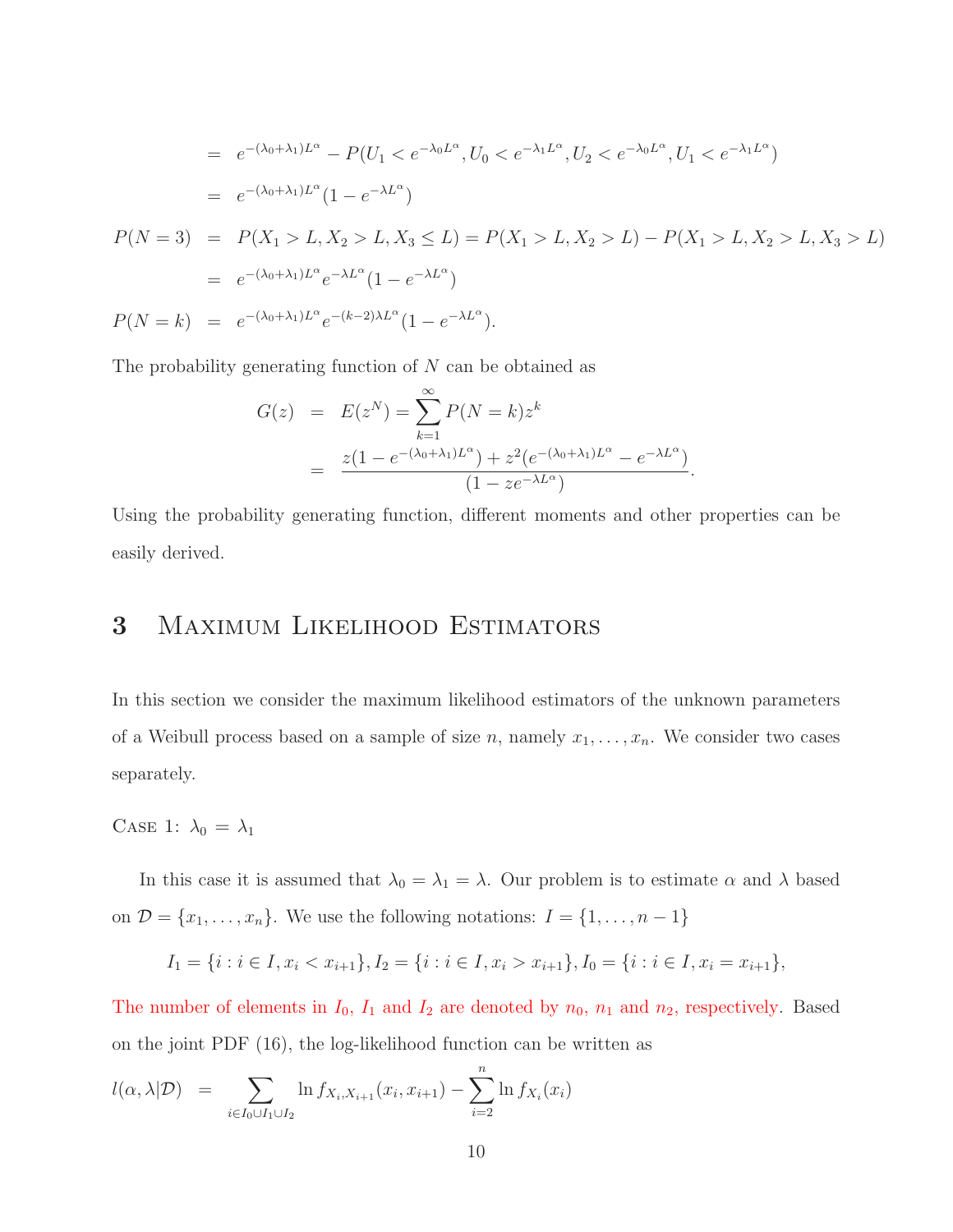$$
= (n_1 + n_2 + 1) \ln \alpha + (n_1 + n_2 + 1) \ln \lambda + (\alpha - 1) (\ln x_1 + \sum_{i \in I_1 \cup I_2} \ln x_{i+1}) - \lambda g_1(\alpha | \mathcal{D})
$$
\n(17)

where

$$
g_1(\alpha|\mathcal{D}) = \sum_{i \in I_1} (x_i^{\alpha} + 2x_{i+1}^{\alpha}) + \sum_{i \in I_2} (2x_i^{\alpha} + x_{i+1}^{\alpha}) + 3\sum_{i \in I_0} x_i^{\alpha} - 2\sum_{i=2}^{n-1} x_i^{\alpha}.
$$

It is immediate that for any  $\alpha$ ,  $g_1(\alpha|\mathcal{D}) > 0$ . Hence, for a given  $\alpha$ , the MLE of  $\lambda$ , say  $\widehat{\lambda}(\alpha)$ can be obtained as

$$
\widehat{\lambda}(\alpha) = \frac{n_1 + n_2 + 1}{g_1(\alpha|\mathcal{D})},\tag{18}
$$

and the MLE of  $\alpha$ , say  $\hat{\alpha}$  can be obtained by maximizing

$$
h(\alpha) = (n_1 + n_2 + 1) \ln \alpha + (n_1 + n_2 + 1) (\ln(n_1 + n_2 + 1) - \ln g(\alpha | \mathcal{D}))
$$
  
 
$$
+ \alpha (\ln x_1 + \sum_{i \in I_1 \cup I_2} \ln x_{i+1}).
$$
 (19)

Once,  $\widehat{\alpha}$  is obtained, then the MLE of  $\lambda$ , say  $\widehat{\lambda}$  can be obtained as  $\widehat{\lambda}(\widehat{\alpha})$ . Due to complicated nature of  $h(\alpha)$  it is difficult to prove that it is an unimodal function. But in our data analysis it is observed that  $h(\alpha)$  is an unimodal function, and it will be explained later. In case of exponential process, the MLE of  $\lambda$  can be obtained as

$$
\widehat{\lambda} = \frac{n_1 + n_2 + 1}{g_1(1|\mathcal{D})}.
$$
\n(20)

CASE 2:  $\lambda_0 \neq \lambda_1$ 

In this section we consider the case when  $\lambda_0$  and  $\lambda_1$  are arbitrary. We use the following notations

$$
I_1(\beta) = \{i : i \in I, \beta x_i < x_{i+1}\}
$$
\n
$$
I_2(\beta) = \{i : i \in I, \beta x_i > x_{i+1}\}
$$
\n
$$
I_0(\beta) = \{i : i \in I, \beta x_i = x_{i+1}\},
$$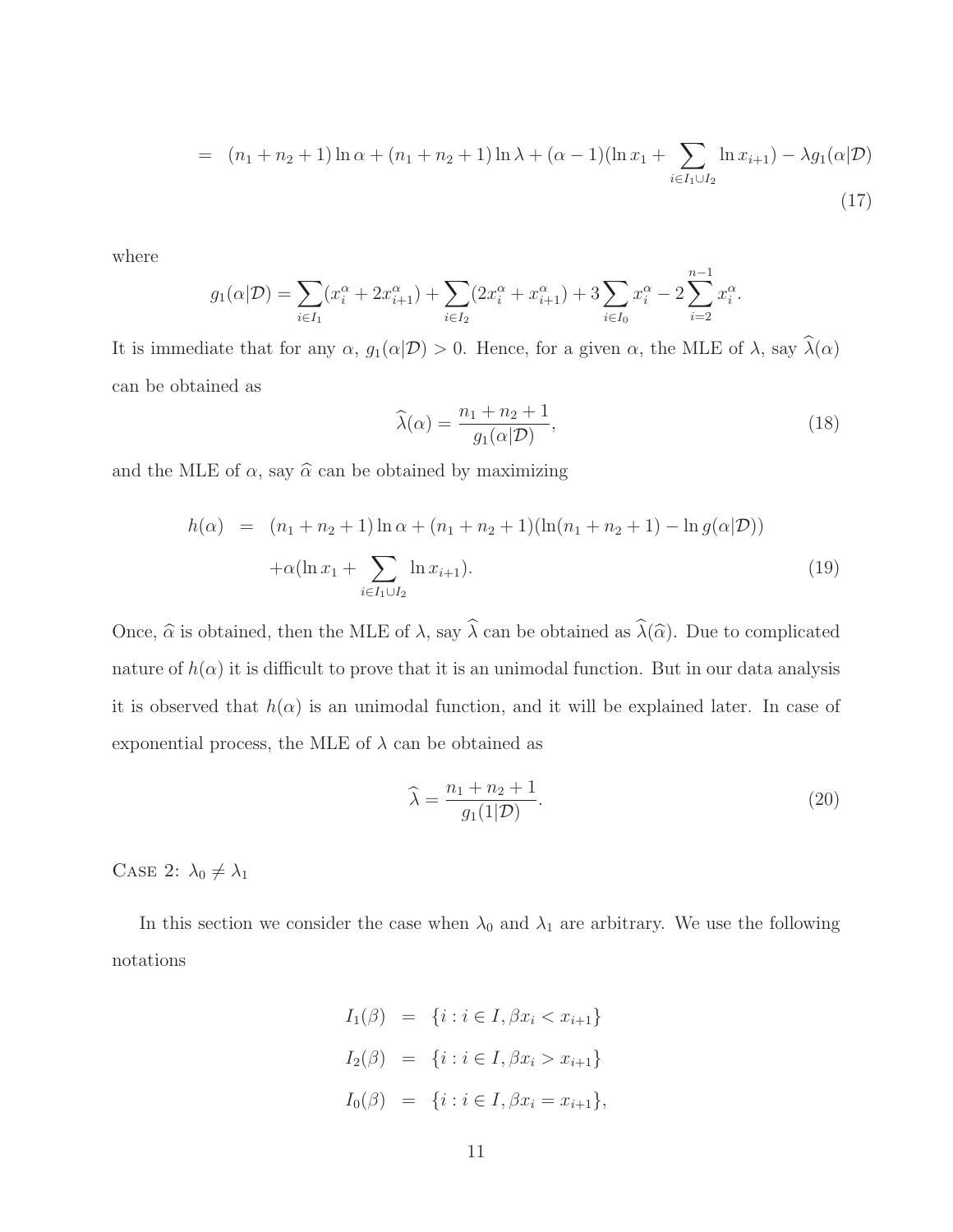and  $n_0(\beta) = |I_0(\beta)|$ ,  $n_1(\beta) = |I_1(\beta)|$  and  $n_2(\beta) = |I_2(\beta)|$ . Here,  $\beta$  is same as defined before. Based on the data vector  $\mathcal{D}$ , the log-likelihood function of  $\lambda_0$ ,  $\lambda_1$  and  $\alpha$  becomes

$$
l(\lambda_0, \lambda_1, \alpha | \mathcal{D}) = (n_1(\beta) + n_2(\beta) + 1) \ln \alpha + n_1(\beta) \ln \lambda_1 + (n_2(\beta) + n_0(\beta)) \ln \lambda_0 +
$$
  

$$
(n_1(\beta) + n_2(\beta) + 2 - n) \ln(\lambda_0 + \lambda_1) + (\alpha - 1) \left\{ \ln x_1 + \sum_{i \in I_1(\beta) \cup I_2(\beta)} \ln x_{i+1} \right\} -
$$
  

$$
\lambda_1 \sum_{i \in I_1(\beta)} x_i^{\alpha} - (\lambda_0 + \lambda_1) \sum_{i \in I_2(\beta)} x_i^{\alpha} - \frac{\lambda_0^2 + \lambda_1^2 + \lambda_0 \lambda_1}{\lambda_1} \sum_{i \in I_0(\beta)} x_i^{\alpha} -
$$
  

$$
(\lambda_0 + \lambda_1) \sum_{i \in I_1(\beta)} x_{i+1}^{\alpha} - \lambda_0 \sum_{i \in I_2(\beta)} x_{i+1}^{\alpha} - n_0(\beta) \ln \beta + (\lambda_0 + \lambda_1) \sum_{i=2}^{n-1} x_i^{\alpha}.
$$
 (21)

It is not trivial to maximize (21) directly. Hence, we use the following re-parameterization. We use the following transformed parameters,  $(\gamma, \lambda_1, \alpha)$ , where  $\gamma =$  $\lambda_0$  $\lambda_1$ and based on the transformed parameters, the log-likelihood function can be written as

$$
l(\gamma, \lambda_1, \alpha) = (n_1(\beta) + n_2(\beta) + 1)(\ln \lambda_1 + \ln \alpha) - \lambda_1 g_2(\alpha, \gamma | \mathcal{D}) - (n_0(\beta) - 1)\ln(1 + \gamma) +
$$

$$
\left( \left( n_0(\beta) - \frac{1}{\alpha} \right) + n_2(\beta) \right) \ln(\gamma) + (\alpha - 1)h_2(\mathcal{D}), \tag{22}
$$

where

$$
g_2(\alpha, \gamma | \mathcal{D}) = \sum_{i \in I_1(\beta)} x_i^{\alpha} + (1 + \gamma) \left( \sum_{i \in I_1(\beta)} x_{i+1}^{\alpha} + \sum_{i \in I_2(\beta)} x_i^{\alpha} \right) + \gamma \sum_{i \in I_2(\beta)} x_{i+1}^{\alpha}
$$

$$
+ (\gamma^2 + \gamma + 1) \sum_{i \in I_0(\beta)} x_i^{\alpha} - (1 + \gamma) \sum_{i=2}^{n-1} x_i^{\alpha}
$$

$$
h_2(\mathcal{D}) = \ln x_1 + \sum_{i \in I_1(\beta) \cup I_2(\beta)} \ln x_{i+1}.
$$

We propose to use profile likelihood method to maximize (22). For fixed  $\gamma$  and  $\alpha$  ( $\beta$  is also fixed in that case), first we maximize (22) with respect to  $\lambda_1$ , say  $\hat{\lambda}_1(\gamma, \alpha)$ , and it can be obtained in explicit form as

$$
\widehat{\lambda}_1(\gamma,\alpha) = \frac{n_1(\beta) + n_2(\beta) + 1}{g_2(\alpha,\gamma|\mathcal{D})}.
$$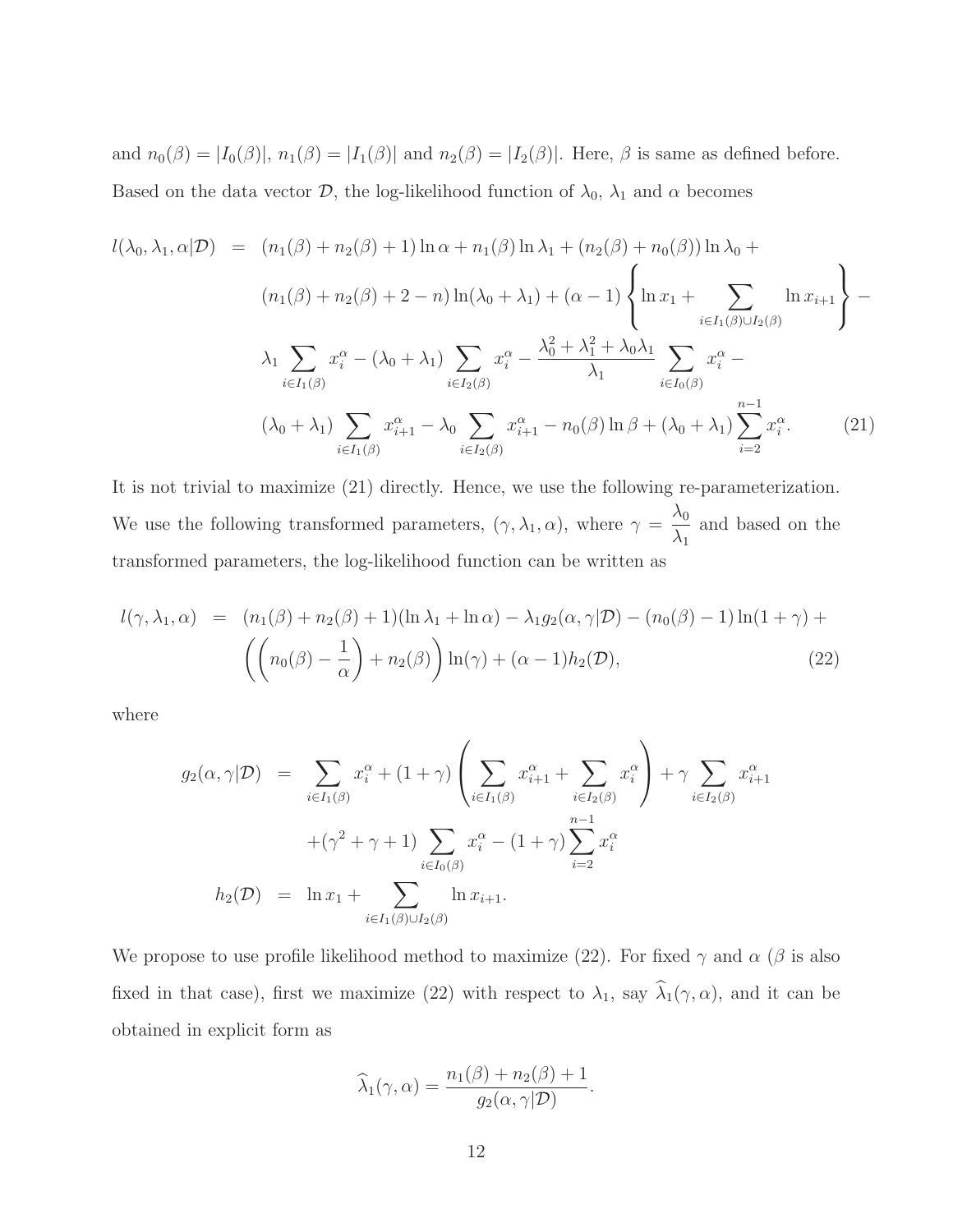The MLEs of  $\gamma$  and  $\alpha$ , say  $\widehat{\gamma}$  and  $\widehat{\alpha}$ , respectively, can be obtained by maximizing  $l(\gamma, \widehat{\lambda}_1(\gamma, \alpha), \alpha)$ . Finally, the MLE of  $\lambda_1$  can be obtained as  $\widehat{\lambda}_1(\widehat{\gamma}, \widehat{\alpha})$ . We will denote this as  $\widehat{\lambda}_1$ . Due to complicated nature of the function  $g_2(\alpha, \gamma | \mathcal{D})$ , it is difficult to prove that it has an unique maximum. But in our data analysis it is observed from the contour plot that  $g_2(\alpha, \gamma | \mathcal{D})$  is an unimodal function. In both the cases we have suggested parametric bootstrap method to construct confidence intervals of the unknown parameters. They can be very easily implemented in practice. In case of exponential process, the MLE of  $\lambda_1$  for a given  $\gamma$  can be obtained as

$$
\widehat{\lambda}_1(\gamma) = \frac{n_1(\beta) + n_2(\beta) + 1}{g_2(1, \gamma | \mathcal{D})},
$$

and the MLE of  $\gamma$  can be obtained by maximizing  $l(\gamma, \hat{\lambda}_1(\gamma), 1)$ . It is an one dimensional optimization problem.

## 4 Goodness of Fit

In this section we provide a goodness of fit test, so that whether a given data set comes from a Weibull process or not can be tested. Suppose  $\{x_1, \ldots, x_n\}$  is a sample from a stationary sequence  $\{X_1, \ldots, X_n\}$ . We want to test the following null hypothesis

$$
H_0: \ \{X_1,\ldots,X_n\} \sim \text{WEP}(\alpha,\lambda_0,\lambda_1).
$$

Let us use the following notations. We denote  $X_{1:n} < \ldots < X_{n:n}$  as the ordered  $\{X_1, \ldots, X_n\}$ , similarly,  $x_{1:n} < ... < x_{n:n}$  as the ordered  $\{x_1,...,x_n\}$ , and  $a_1 = E_{H_0}(X_{1:n}),..., a_n =$  $E_{H_0}(X_{n:n})$  as their ordered expected values under  $H_0$ . Here,  $a_1, \ldots, a_n$  depend on  $\alpha, \lambda_0, \lambda_1$ , but we do not make it explicit. We use the following statistic for goodness of fit test.

$$
W_n = \max_{1 \le i \le n} |X_{i:n} - a_i|.
$$

It is expected that if  $H_0$  is true, then  $W_n$  should be small. Hence, we use the following test criterion for a given level of significance  $0<\beta<1$ 

$$
Reject H_0 if W_n > c_n(\beta),
$$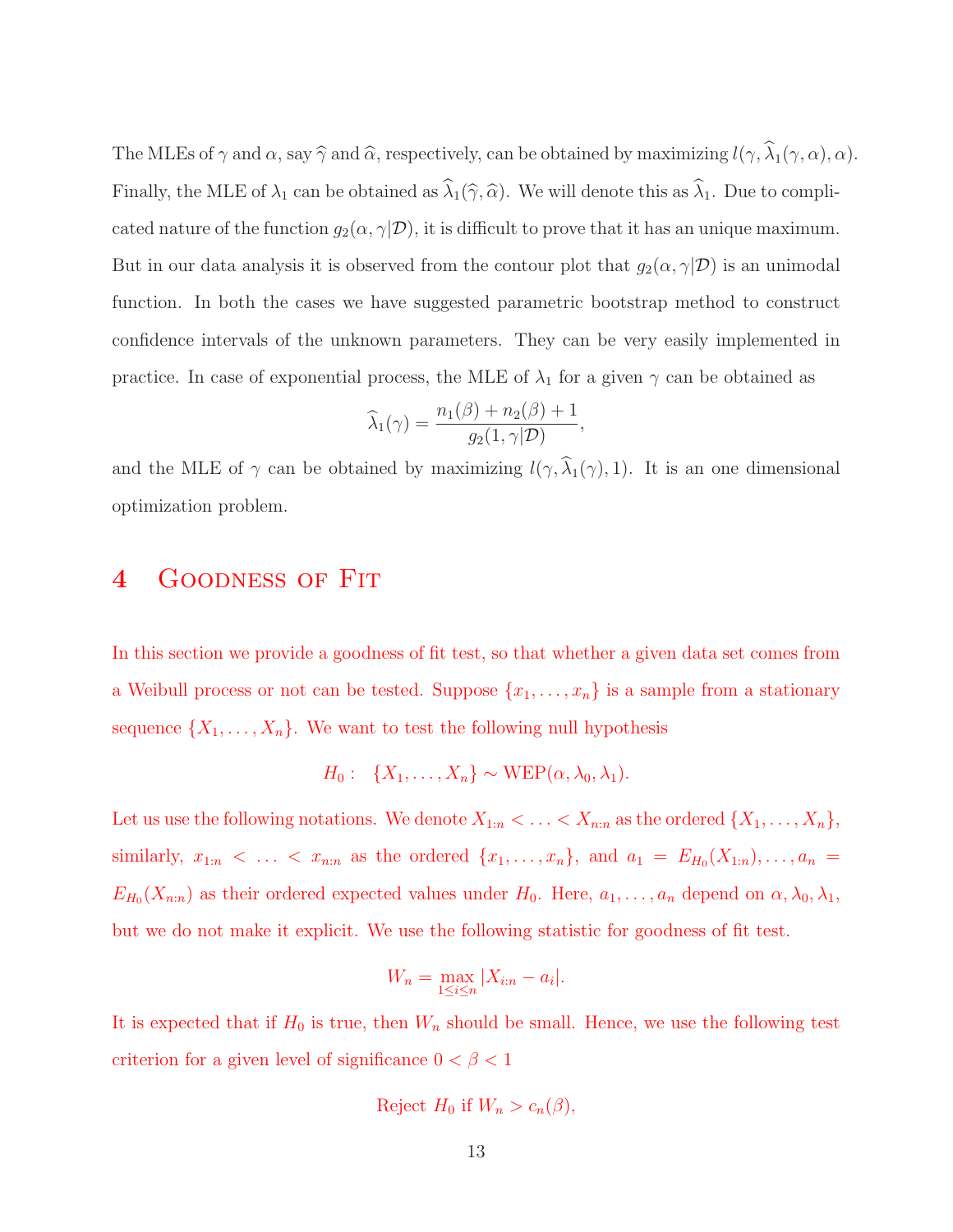where  $c(\beta)$  is such that

$$
P_{H_0}(W_n > c_n(\beta) = \beta.
$$

Note that  $c_n(\beta)$  also depends on  $\alpha, \lambda_0, \lambda_1$ , but we do not make it explicit for brevity. It is difficult to obtain  $c_n(\beta)$  theoretically even for large n. Hence, we propose to use parametric bootstrap technique to approximate  $c_n(\beta)$  from a given observed sample  $\{x_1, \ldots, x_n\}$ 

#### Algorithm:

Step 1: Obtain  $\widehat{\alpha}$ ,  $\widehat{\lambda}_0$ ,  $\widehat{\lambda}_1$ , the MLEs of  $\alpha$ ,  $\lambda_0$ ,  $\lambda_1$ , respectively, based on  $\{x_1, \ldots, x_n\}$ .

Step 2: Generate a sample of size n from a WEP( $\hat{\alpha}, \hat{\lambda}_0, \hat{\lambda}_1$ ), order them. Let us denote them as  $(x_{1:n}^1, \ldots, x_{n:n}^1)$ . Repeat this procedure B times, and obtain  $\{(x_{1:n}^b, \ldots, x_{n:n}^b); b = 1, \ldots, B\}$ .

Step 3: Obtain estimates of  $a_1, \ldots, a_n$  as

$$
\widehat{a}_i = \frac{1}{B} \sum_{b=1}^B x_{i:n}^b; \quad i = 1, \dots, n.
$$

Step 4: Compute

$$
w^b = \max_{1 \le i \le n} \{|x_{i:n}^b - \widehat{a}_i|\}; \quad b = 1, ..., B.
$$

Step 5: Order  $\{w^1, \ldots, w^B\}$  as  $w^{(1)} < \ldots < w^{(B)}$ , then  $\widehat{c}_n(\beta) = w^{[(100(1-\beta))]}$  is an estimate of  $c_n(\beta)$ .

Hence, if  $w_n = \max_{1 \leq i \leq n} |x_{i:n} - \widehat{a}_i| > \widehat{c}_n(\beta)$ , then we reject the null hypothesis with  $\beta\%$  level of significance, otherwise we accept the null hypothesis.

### 5 Data Analysis

In this section we have analyzed three data sets; two synthetic data sets and one real gold price data set of the Indian market for two months. The main idea about these data analysis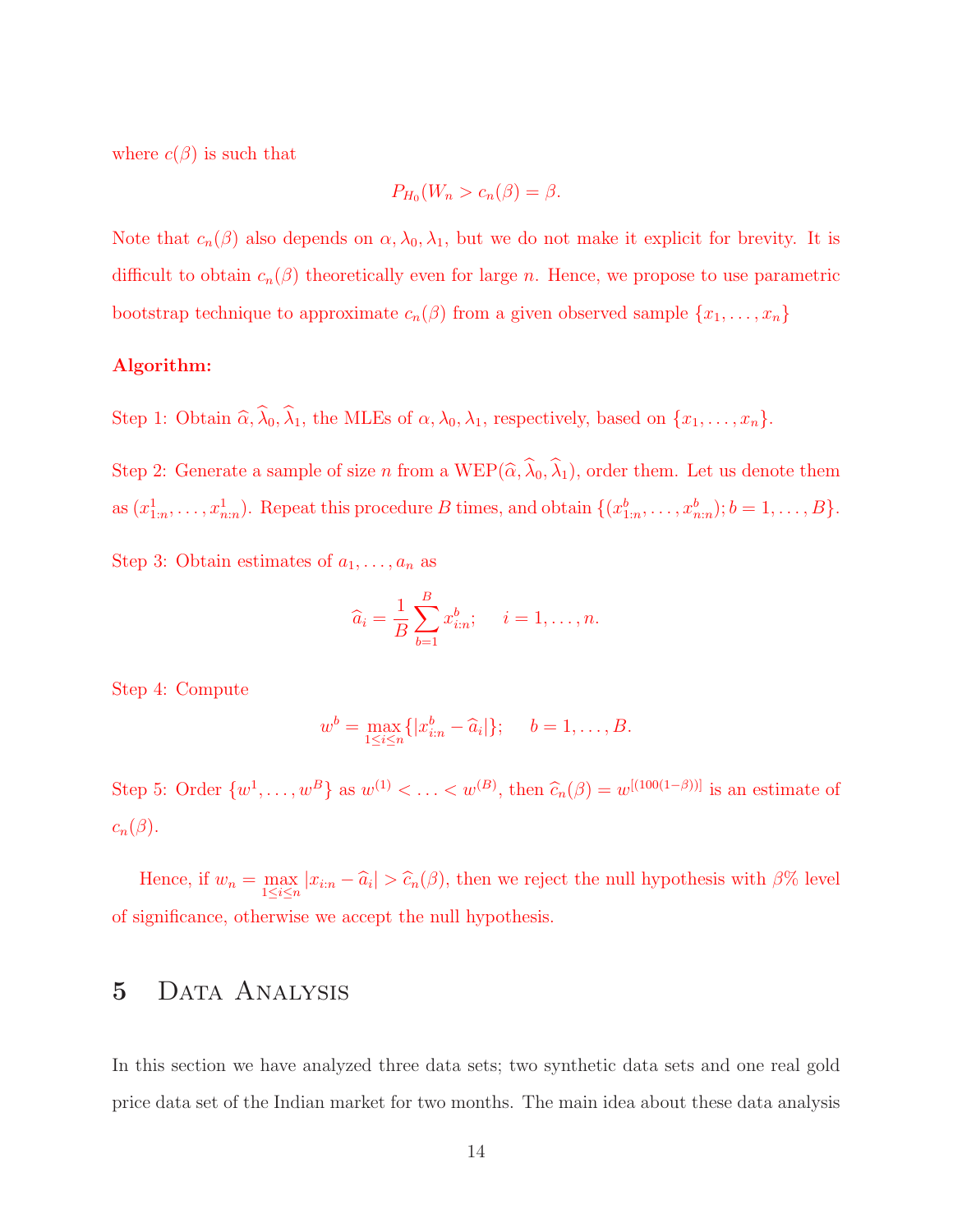

Figure 1: Synthetic data set with  $\alpha = 2.0$ ,  $\lambda_0 = \lambda_1 = 1$ .

is to see how the proposed MLEs work in practice and also how the proposed model works in real life.

#### 5.1 SYNTHETIC DATA SET 1:

In this section we analyze one synthetic data set, and it has been generated using the following model specification:  $\alpha = 2.0$ ,  $\lambda_0 = \lambda_1 = 1.0$ ,  $n = 50$ . The data set (Data Set 1) has been presented in Figure 1. In this case it is observed  $n_0 = 17$ ,  $n_1 = 18$  and  $n_2 = 14$ . We would like to compute the MLEs of the unknown parameters based on the assumption  $\lambda_0 = \lambda_1 = \lambda$ . It involves solving a one dimensional optimization problem. The profile loglikelihood function of  $\alpha$  has been presented in Figure 2. It is an unimodal function. Based on the profile maximization we obtain the MLEs of  $\alpha$  and  $\lambda$  as  $\hat{\alpha} = 1.912$  and  $\hat{\lambda} = 1.068$ . The associate 95% confidence intervals are (1.714,2.106) and (0.878,1.245), respectively.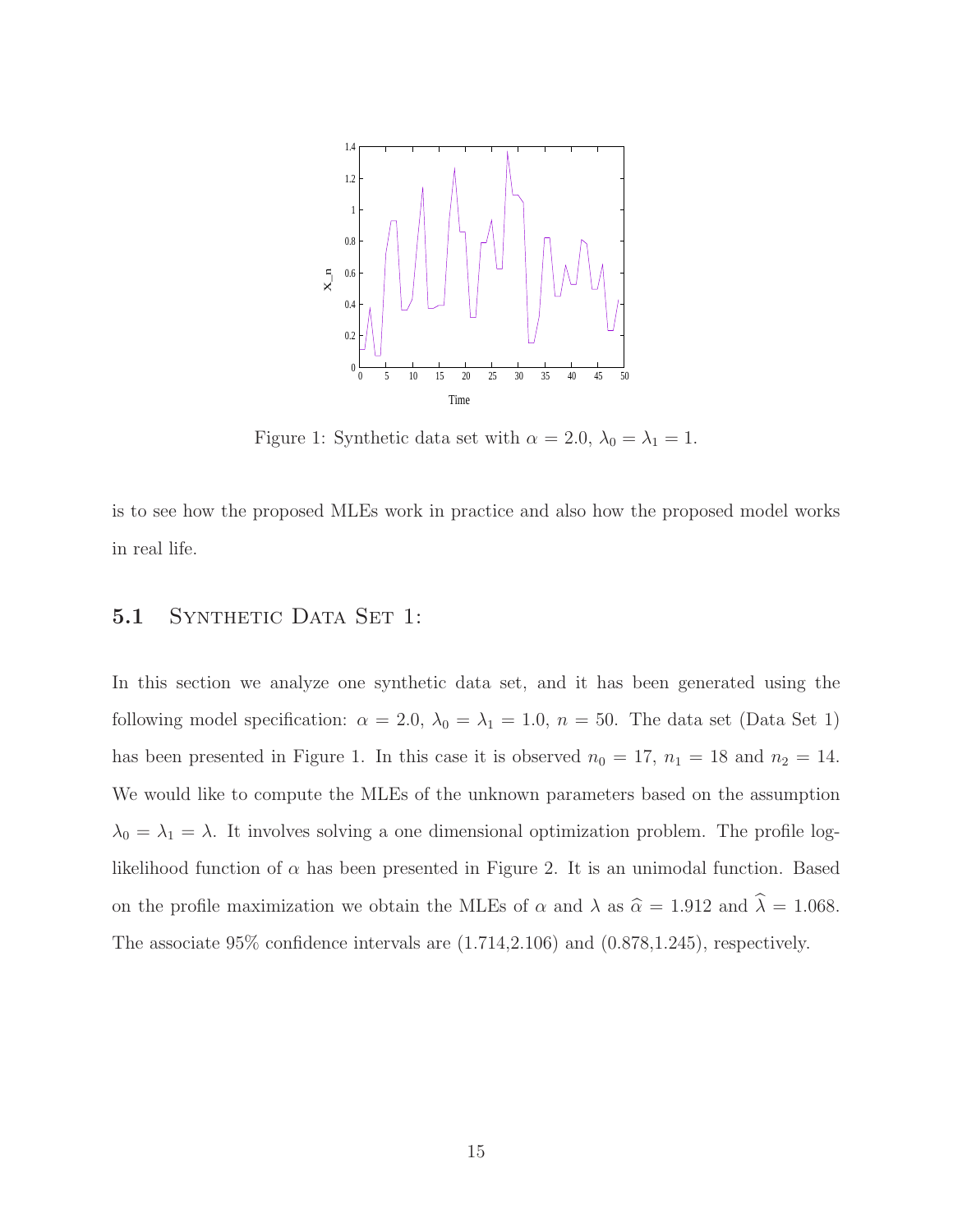

Figure 2: The profile log-likelihood of the Synthetic data set.

#### 5.2 SYNTHETIC DATA SET 2:

In this section we analyze one synthetic data set, and it has been generated using the following model specification:  $\alpha = 3.0$ ,  $\lambda_0 = 0.15$ ,  $\lambda_1 = 0.04$  and  $n = 75$ . The data set (Data Set 2) has been presented in Figure 3. Now we would like to compute the MLEs of the unknown parameters. We have adopted the two dimensional grid search method to compute the MLEs of the unknown parameters. The MLEs of  $\alpha$ ,  $\lambda_0$  and  $\lambda_1$  become  $\hat{\alpha} =$ 3.344,  $\hat{\lambda}_0 = 0.154$  and  $\hat{\lambda}_1 = 0.029$ . The associated 95% bootstrap confidence intervals become (2.876,3.954), (0.137,0.173) and (0.019,0.047), respectively.

#### 5.3 GOLD PRICE DATA

In this section we present the analyses of the gold price data in India for two months period from December 01, 2020 to January 31, 2021. The data represents the price of one gram of gold in Indian rupees. It is presented in Figure 4. In this case  $n = 62$ , the minimum, maximum and median values are 4280, 4580 and 4355, respectively. There are 29, 22 and 10 cases, so that  $\{x_i < x_{i+1}\}, \{x_i > x_{i+1}\}$  and  $\{x_i = x_{i+1}\},$  respectively. We have performed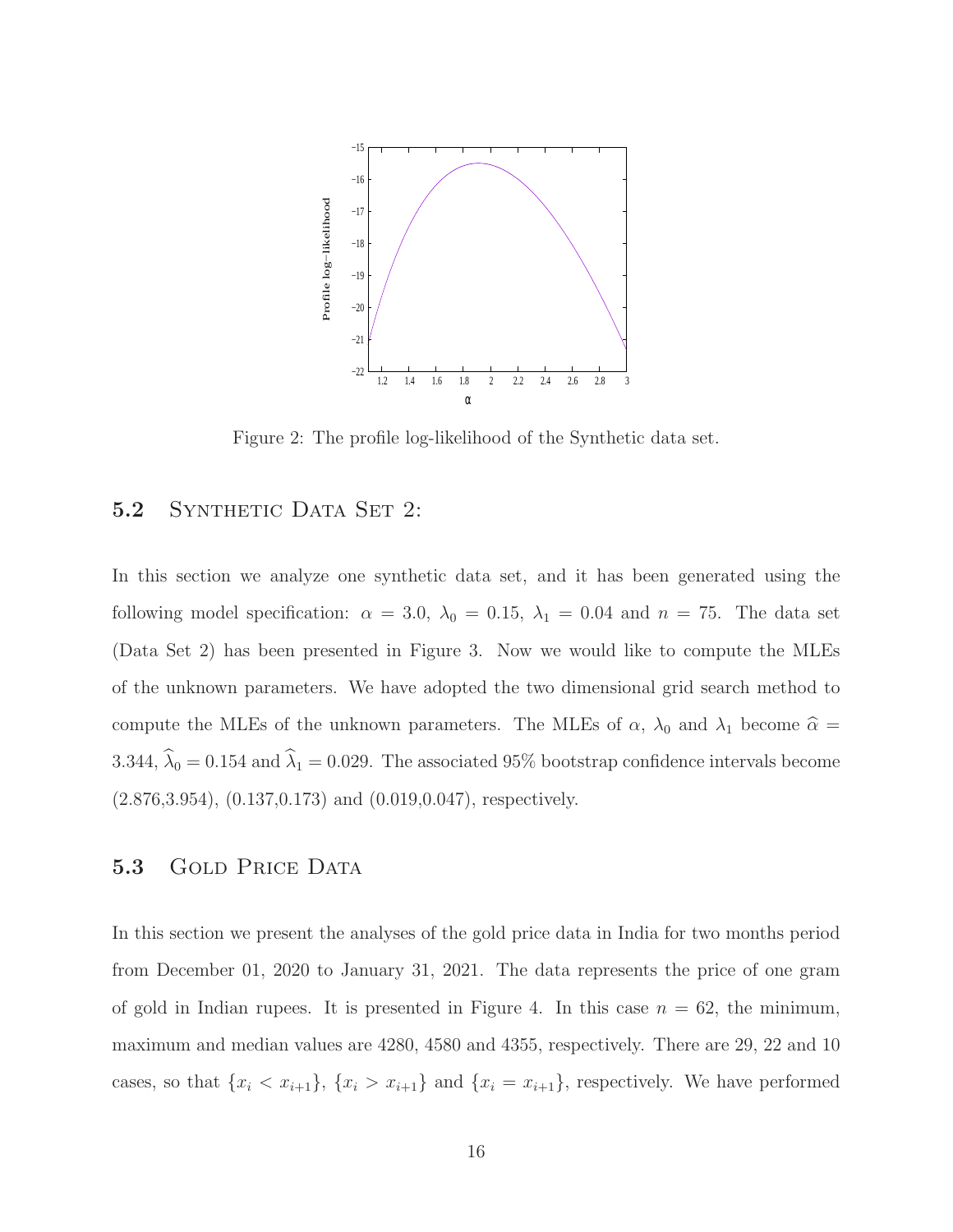

Figure 3: Synthetic data set with  $\alpha = 3.0$ ,  $\lambda_0 = 0.15$  and  $\lambda_1 = 0.04$ .

the run test on the entire data set  $\{x_1, \ldots, x_{62}\}$ , there are 28 runs, and the associated p value is less than 0.001. Hence, we reject the null hypothesis that they are independently distributed.

We have plotted the autocorrelation function (ACF) and the partial autocorrelation (PACF) of the gold price data in Figures 5 and 6, respectively. It is clear from the ACF and PACF that although  $x_i$  and  $x_{i+k}$  are correlated, they are uncorrelated given  $x_{i+1}, \ldots, x_{i+k-1}$ , for  $k = 1, 2, ...$ 

We have performed run tests on two lag-1 series. The number of runs are 16 and 17, respectively. The associated  $p$  values are 0.07 and 0.18, respectively. We have performed run tests on three lag-2 series also. The number of runs are 12, 12 and 11, respectively. The associated p values are 0.56, 0.56, 0.25, respectively. Hence, based on the p values we cannot reject the null hypothesis that lag-2 observations are independently distributed. We have fitted Weibull distribution to all the three lag-2 series, the Kolmogorov-Smirnov distances and the associated p values reported in brackets are  $0.1453$   $(0.7920)$ ,  $0.2163$   $(0.3066)$  and 0.2227 (0.2743). Based on the p values we cannot reject the null hypothesis that lag-2 observations are from i.i.d. Weibull distribution.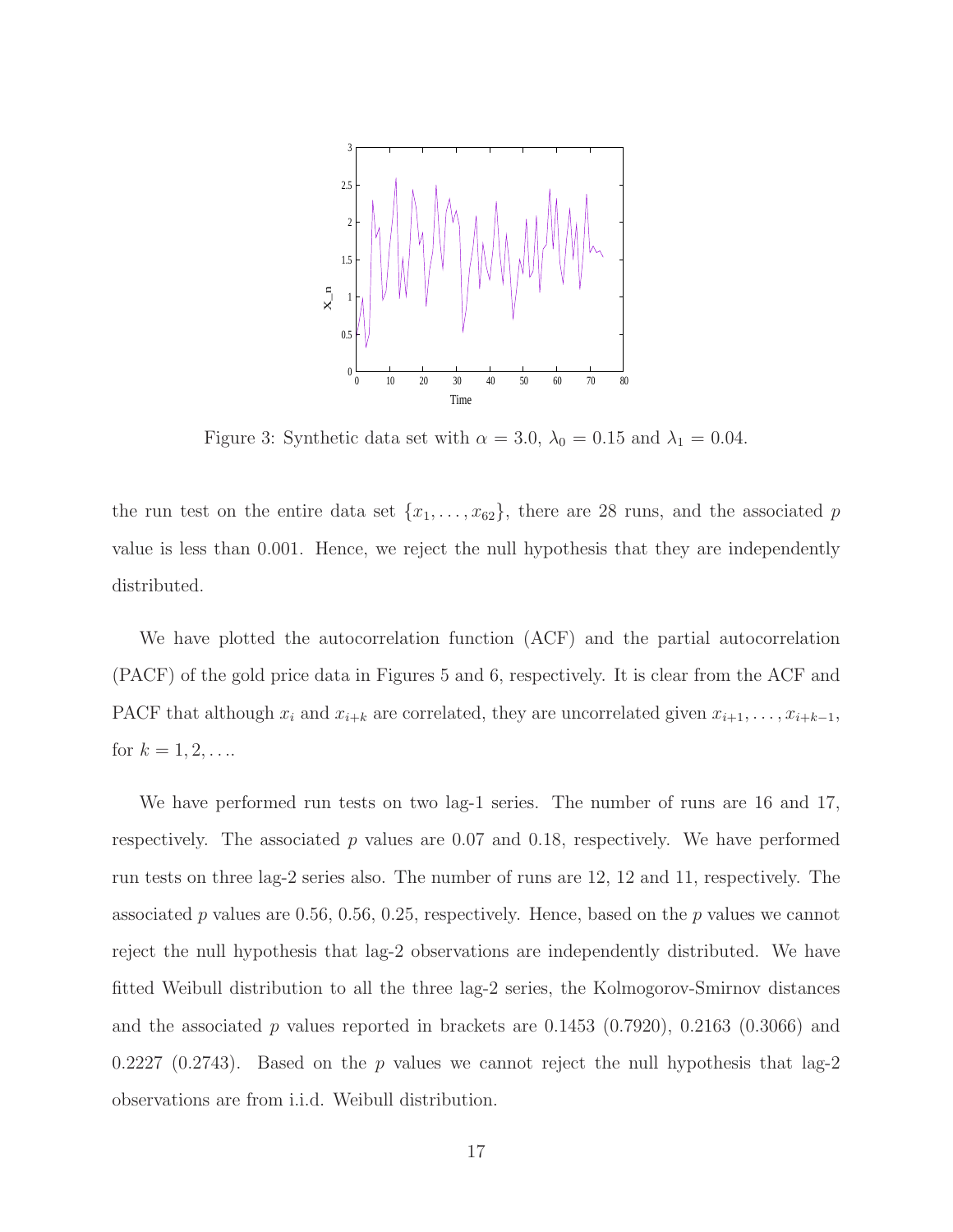

Figure 4: Gold price data in India (Rupees/ gram) from December 01, 2020 to January 31, 2021.

Now we would like to compute the MLEs of the unknown parameters under the assumption  $\lambda_1 = \lambda_2 = \lambda$ . It may be mentioned that in this case reasonable estimates of  $\alpha$  and  $\lambda$ can be obtained in explicit forms without solving any optimization. In case of a Weibull distribution, the approximate MLEs of the unknown parameters can be obtained in explicit forms by expanding the log-likelihood function using the first order Taylor series expansion, see for example Kundu and Gupta [13]. Based on this approach we can obtain estimates of  $\alpha$  and  $\lambda$  from the odd sequence as well as from the even sequence of the data. By taking the averages of these two estimates, we obtain estimates of  $\alpha$  and  $\lambda$  as 2.9878 and 0.1154, respectively.

Now we would like to obtain the MLEs of  $\alpha$  and  $\lambda$  by maximizing the log-likelihood function. The profile log-likelihood function of  $\alpha$  has been plotted in Figure 7. By maximizing the profile log-likelihood function, we obtain the MLE of  $\alpha$  as 2.6640, the MLE of  $\lambda$  as 0.0729 and the associated log-likelihood value becomes -116.9681. Based on parametric bootstrapping the associated 95% confidence intervals of  $\alpha$  and  $\lambda$  are (2.1375,3.1231) and (0.0548,0.0976), respectively.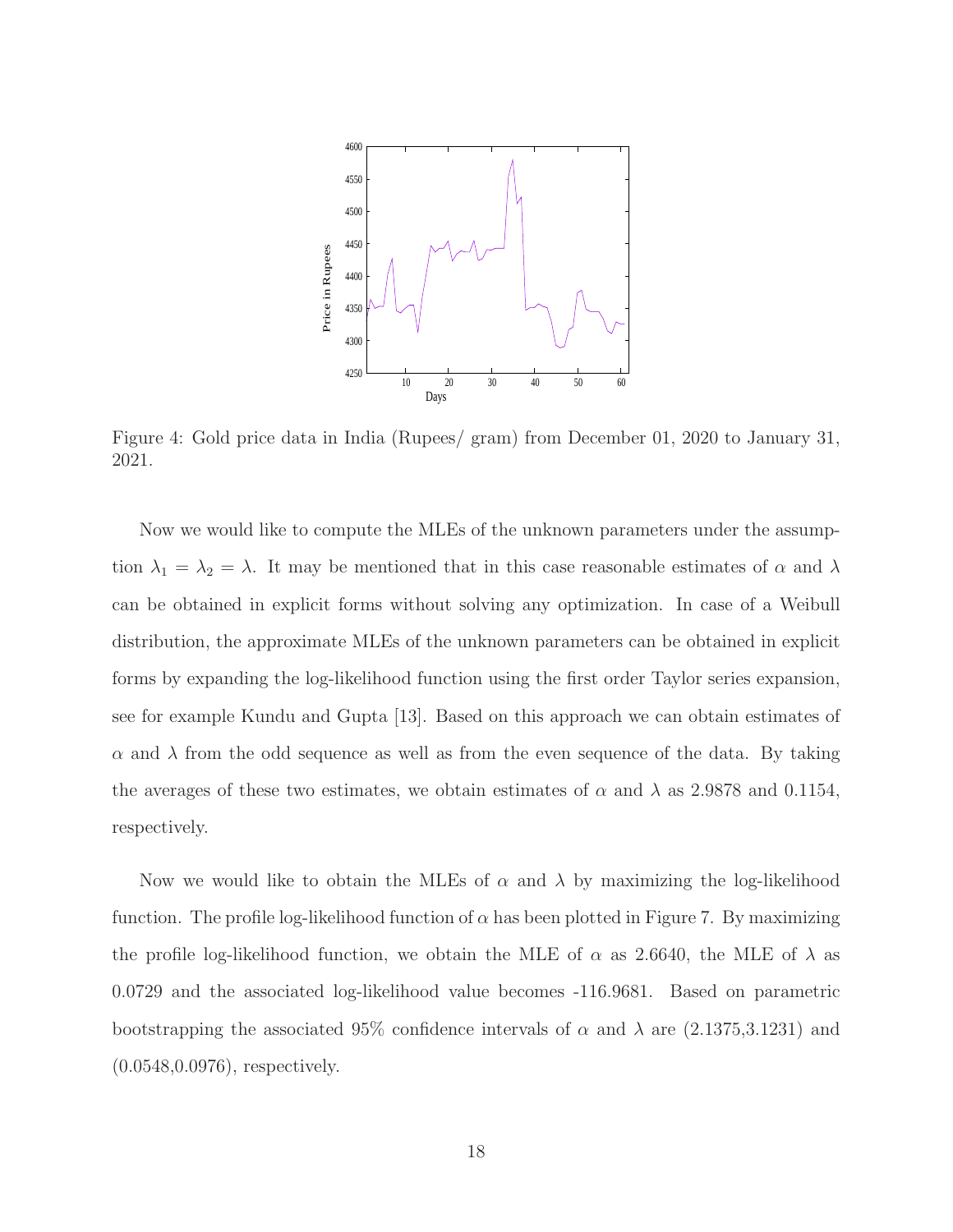

Figure 5: Autocorrelation function of the Gold price data.

Further, we have calculated the MLEs of the unknown parameters when  $\lambda_0 \neq \lambda_1$ . We have computed the MLEs of the unknown parameters by maximizing the profile log-likelihood of γ and α, i.e.  $l(\gamma, \hat{\lambda}_1(\gamma, \alpha), \alpha)$ , with respect to γ and α. It is being performed by using grid search method, and the MLEs are as follows:  $\hat{\alpha} = 3.2238, \hat{\lambda}_0 = 0.0917, \hat{\lambda}_1 = 0.0192$  and the corresponding log-likelihood value becomes -115.9317. The associated 95% confidence intervals of  $\alpha$ ,  $\lambda_0$  and  $\lambda_1$  become (2.6213,3.8231), (0.0529,0.1412), (0.0123,0.0204), respectively.

It is clear that based on BIC model selection criterion we prefer the model  $\text{WIP}(\alpha, \lambda, \lambda)$ than WIP( $\alpha, \lambda_0, \lambda_1$ ). Now we would like to see whether both the models fit the data or not. We have used the bootstrap method proposed in Section 4 with  $B = 1000$ . The histogram of the generated  $\{w^b: 1 \leq b \leq 1000\}$  when  $\lambda_0 = \lambda_1 = \lambda$  and when  $\lambda_0 \neq \lambda_1$  are provided in Figures 8 and 9, respectively. The test statistic for the model  $\text{WIP}(\alpha, \lambda, \lambda)$  is 0.1685, and the associated  $p$ -value is greater 0.90. It seems it provides a good fit to the data set. The test statistic for the model WIP $(\alpha, \lambda_0, \lambda_1)$  is 0.6291, and the associated p value is less than 0.05. Hence, it does not provide a good fit to the data set.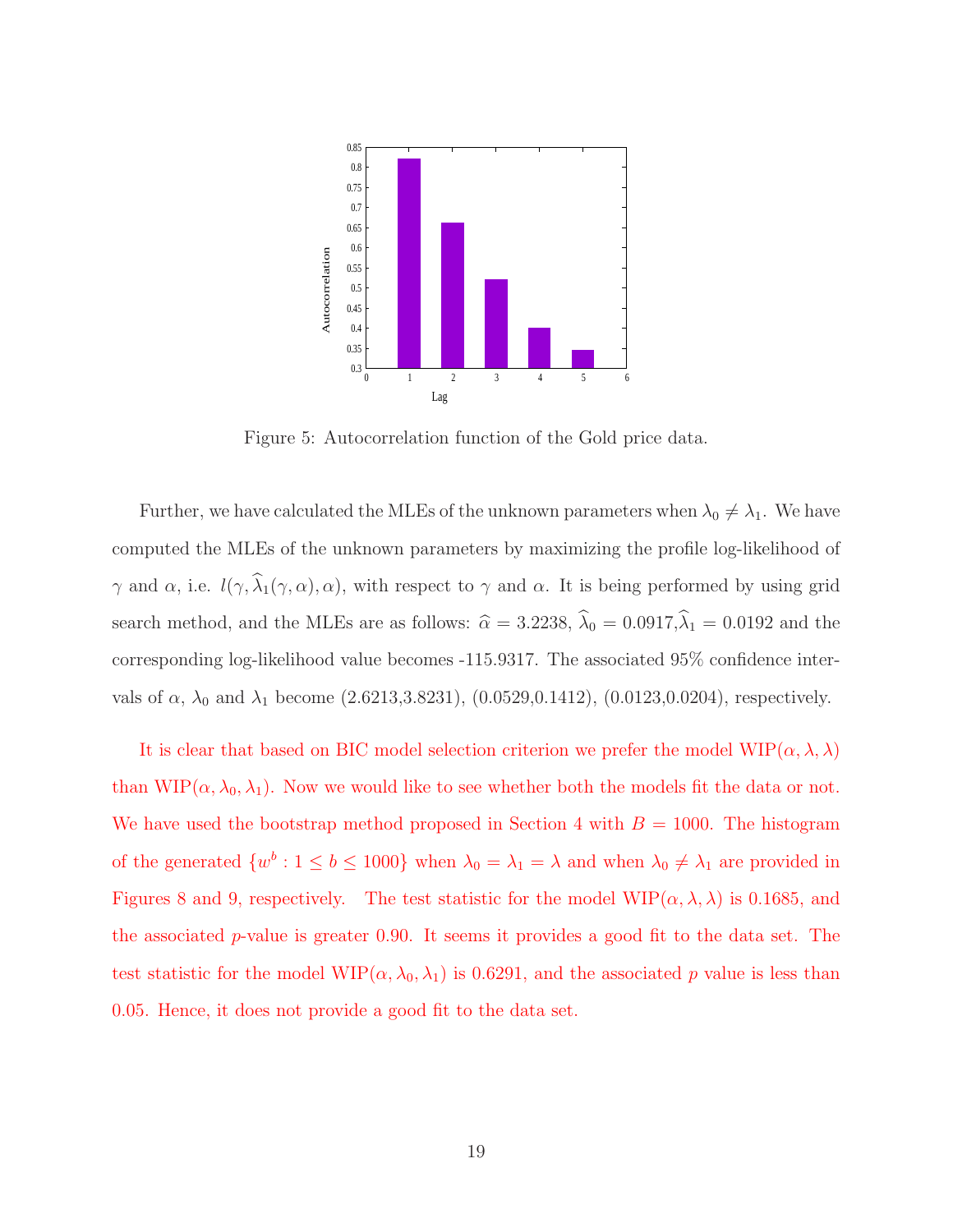

Figure 6: Partial Autocorrelation function of the Gold price data.

## 6 Conclusions

In this paper we have proposed a new discrete time and continuous state space stochastic process based on the Weibull distributions. The distinct feature of the proposed process is that there is a positive probability that  $X_n = X_{n+1}$ , for some n. Hence, this model can be used quite effectively when there are ties in the two consecutive time points. We have studied different properties of the proposed process, and also provided the inference procedures of the unknown parameters.

Note that the proposed stochastic process is a lag-1 process, but it can be easily extended to lag-q process as follows: Suppose  $U_0, U_1, U_2, \ldots$  are independently and identically distributed (i.i.d.) uniform  $U(0, 1)$  random variables, and  $\alpha > 0, \lambda_0 > 0, \lambda_1, \ldots, \lambda_q > 0$ . Then

$$
X_n = \min\left\{ \left[ -\frac{1}{\lambda_0} \ln U_n \right]^{\frac{1}{\alpha}}, \dots, \left[ -\frac{1}{\lambda_q} \ln U_{n-q} \right]^{\frac{1}{\alpha}} \right\}
$$

is a lag-q stationary Weibull process. It can be easily checked that there is a positive probability that  $X_n = X_{n+1} = \ldots = X_{n+k}$ , for some n, and for  $k = 1, \ldots, q$ . It also has a convenient copula structure. It will be interesting to develop different properties and classical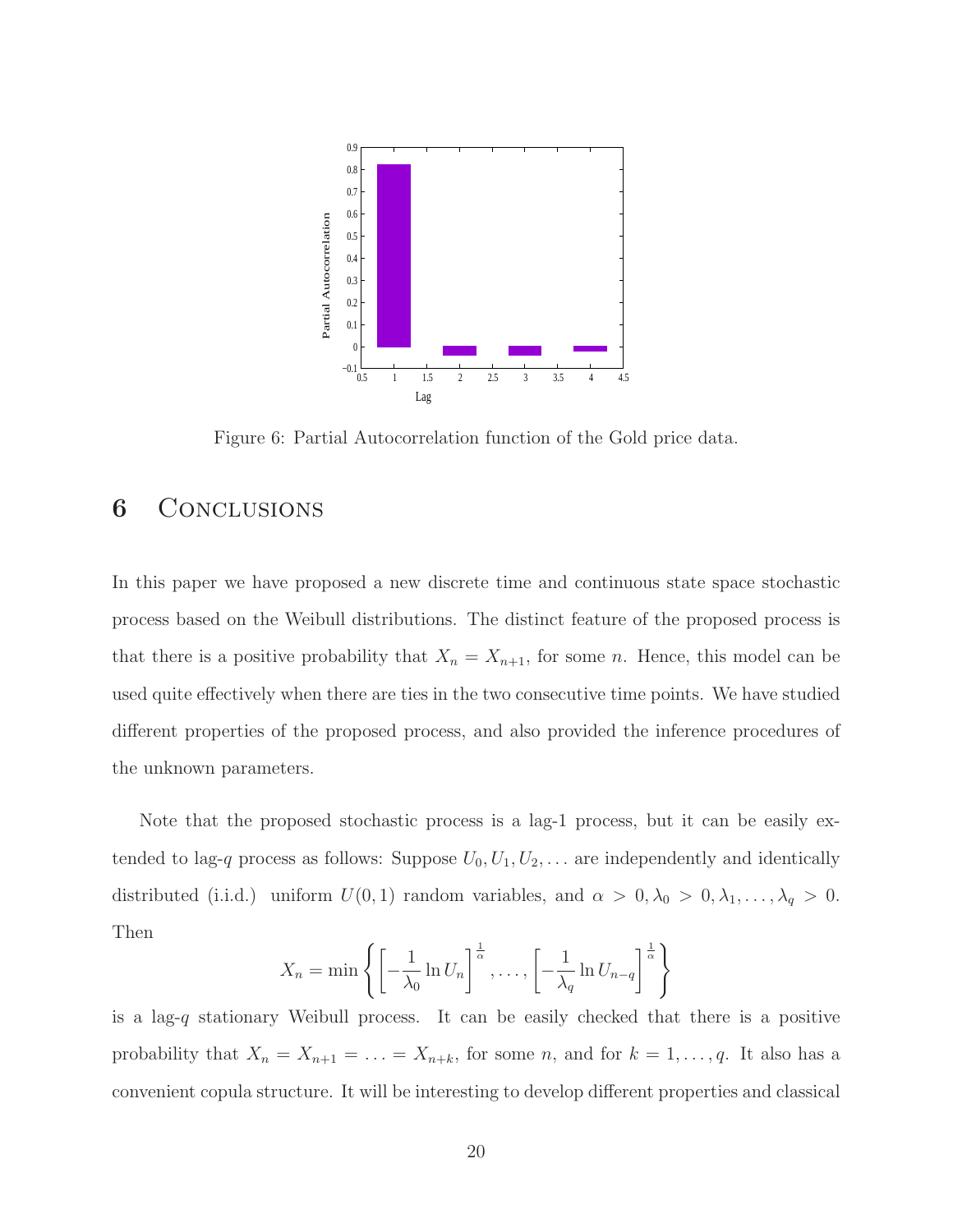

Figure 7: The profile log-likelihood function of  $\alpha$ .

inferences of this process. More work is needed in this direction.

## Acknowledgements:

The author would like to thank two unknown reviewers for their constructive suggestions, which have helped to improve the paper significantly.

## Appendix A: Proofs

PROOF OF THEOREM 4:

Note that p and  $S_a(x, y)$  can be obtained from  $S_{n,n+1}(x, y)$  as follows:

$$
p = \int_0^\infty \int_0^\infty \frac{\partial^2 S_{n,n+1}(x,y)}{\partial x \partial y} dx dy,
$$

and

$$
pS_a(x,y) = \int_y^\infty \int_x^\infty \frac{\partial^2 S_{n,n+1}(u,v)}{\partial u \partial v} du dv.
$$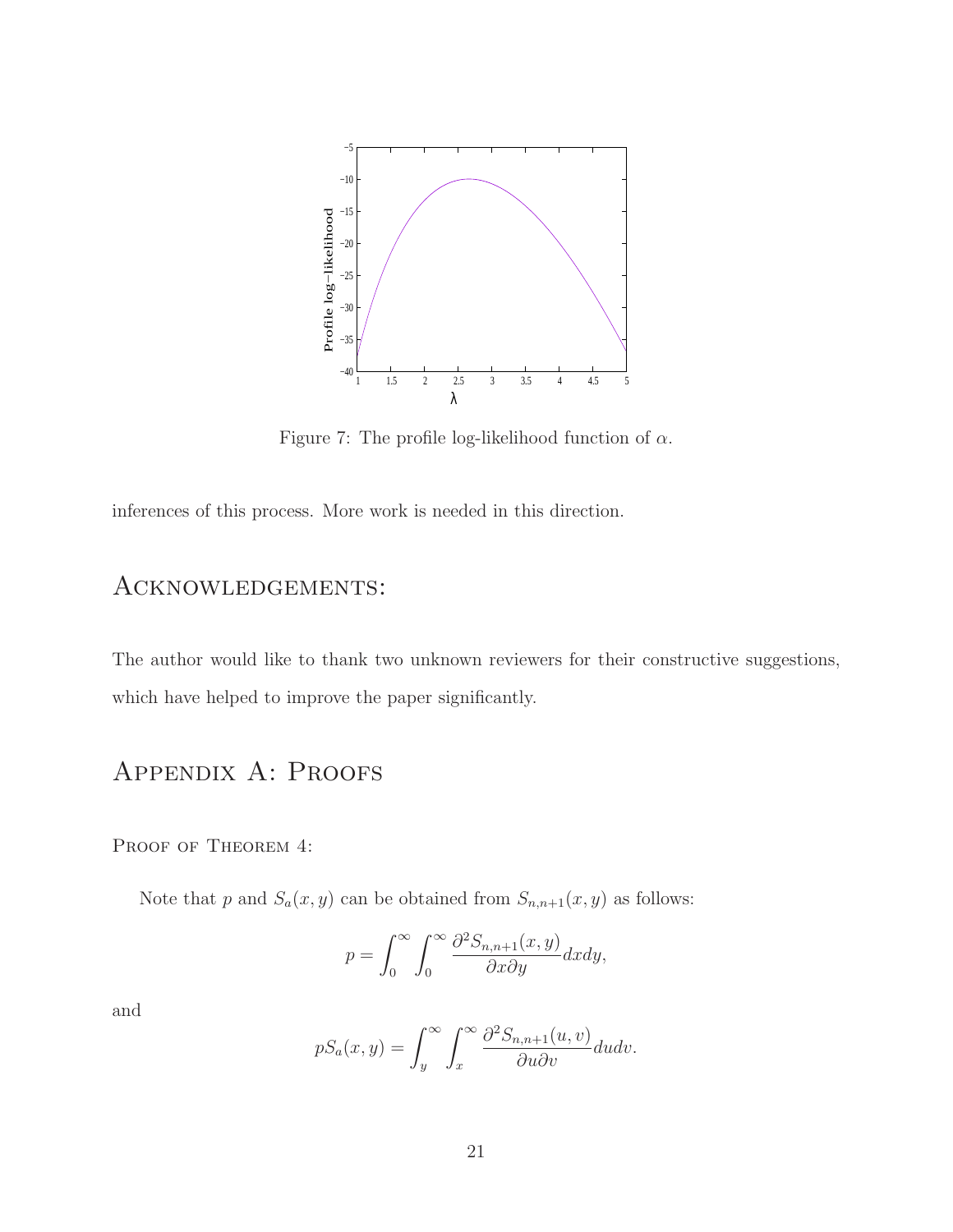

Figure 8: Histogram of the generated test statistics when  $\lambda_0 = \lambda_1$ 

Now, from

$$
\frac{\partial^2 S_{n,n+1}(x,y)}{\partial x \partial y} = \begin{cases} f_1(x,y) & \text{if } (x,y) \in S_1 \\ f_2(x,y) & \text{if } (x,y) \in S_2, \end{cases}
$$

where

$$
f_1(x, y) = f_{WE}(x; \alpha, \lambda_1) f_{WE}(y; \alpha, \lambda_0 + \lambda_1)
$$
  

$$
f_2(x, y) = f_{WE}(x; \alpha, \lambda_0 + \lambda_1) f_{WE}(y; \alpha, \lambda_0).
$$

Since

$$
\int_0^\infty \int_{\beta x}^\infty f_1(x, y) dy dx = \frac{\lambda_1^2}{\lambda_0^2 + \lambda_1^2 + \lambda_0 \lambda_1} \quad \text{and} \quad \int_0^\infty \int_{y/\beta}^\infty f_2(x, y) dx dy = \frac{\lambda_0^2}{\lambda_0^2 + \lambda_1^2 + \lambda_0 \lambda_1},
$$

$$
p = \frac{\lambda_0^2 + \lambda_1^2}{\lambda_0^2 + \lambda_1^2 + \lambda_0 \lambda_1}.
$$

Using this p,  $S_a(x, y)$  can be obtained by simple integration, and after that  $S_s(x, y)$  can be obtained by subtraction.

Alternatively, a simple probabilistic arguments also can be given as follows. Suppose A is the following event

$$
A = \left\{ \left[ -\frac{1}{\lambda_0} \ln U_n \right] < \left[ -\frac{1}{\lambda_1} \ln U_{n-1} \right] \right\} \cap \left\{ \left[ -\frac{1}{\lambda_1} \ln U_n \right] < \left[ -\frac{1}{\lambda_0} \ln U_{n+1} \right] \right\},
$$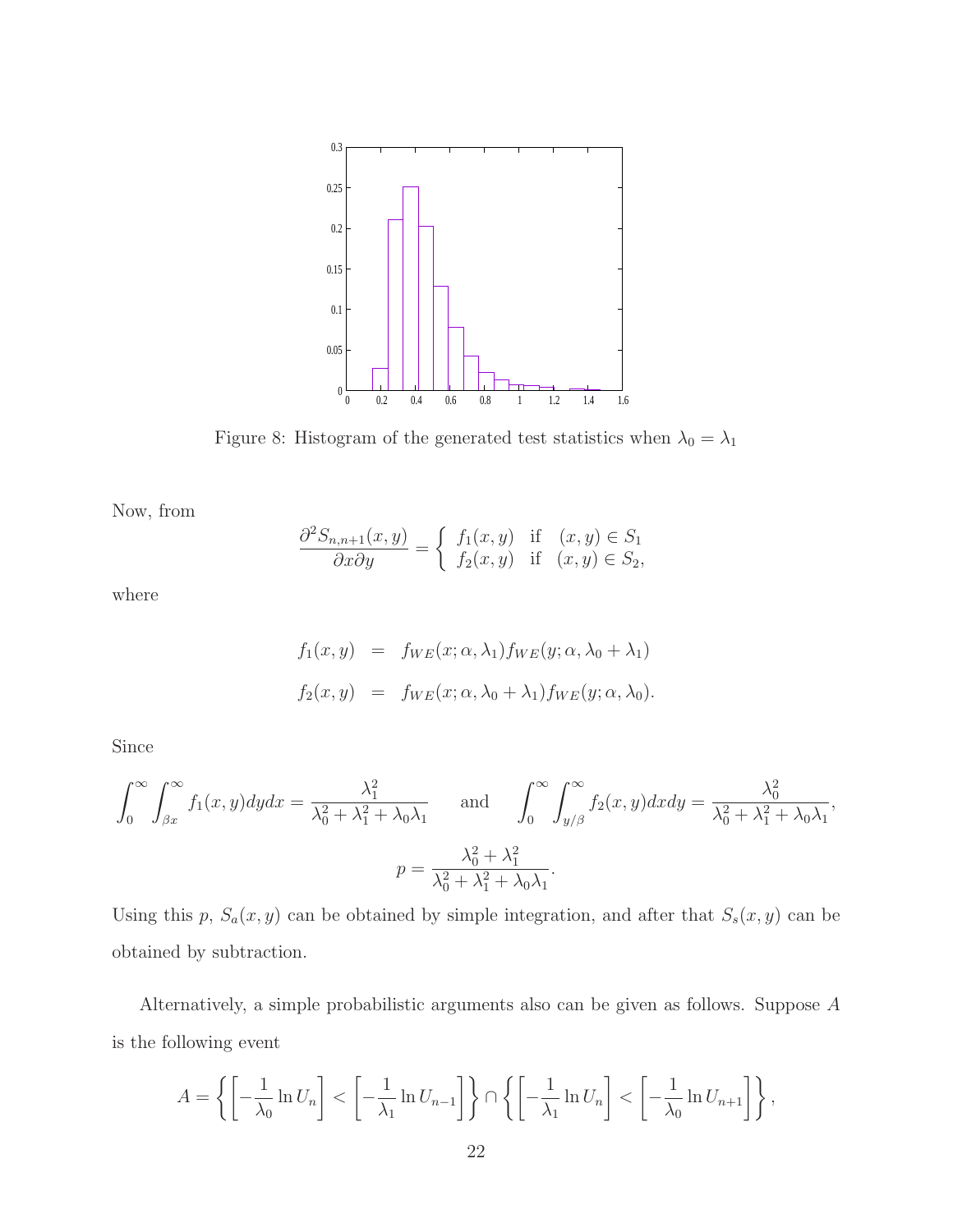

Figure 9: Histogram of the generated test statistics when  $\lambda_0\neq\lambda_1$ 

then

$$
P(A) = P(U_n > U_{n-1}^{\frac{\lambda_0}{\lambda_1}}, U_n > U_{n+1}^{\frac{\lambda_1}{\lambda_0}}) = \int_0^1 u^{\frac{\lambda_0}{\lambda_1} + \frac{\lambda_1}{\lambda_0}} du = \frac{\lambda_0 \lambda_1}{\lambda_0^2 + \lambda_1^2 + \lambda_0 \lambda_1} = 1 - p.
$$

Moreover,

$$
P(X_n > x, X_{n+1} > y) = P(X_n > x, X_{n+1} > y | A) P(A) + P(X_n > x, X_{n+1} > y | A') P(A'),
$$

and

$$
P(X_n > x, X_{n+1} > y | A) = P(U_n < e^{-\lambda_0 x^{\alpha}}, U_n < e^{-\lambda_1 y^{\alpha}}) = g(x, y).
$$

П

The rest can be obtained by subtraction.

PROOF OF THEOREM 5: We need to show that that for all  $0 < x, y < \infty$ ,

$$
S_{n,n+1}(x,y) = \int \int_{B_1} f_1(u,v) du dv + \int \int_{B_2} f_2(u,v) du dv + \int_{h(x,y)}^{\infty} f_0(t) |\gamma'(t)| dt,
$$

here for  $R(x, y) = \{(u, v); x \le u < \infty, y \le v < \infty\}, B_1 = R(x, y) \cap S_1, B_2 = R(x, y) \cap S_2$ , and  $h(x, y) = \max\left\{x, \frac{y}{\beta}\right\}$ o . It has already been shown in Theorem 4 that

$$
\int\int_{B_1} f_1(u,v)dudv + \int\int_{B_2} f_2(u,v)dudv = pS_a(x,y),
$$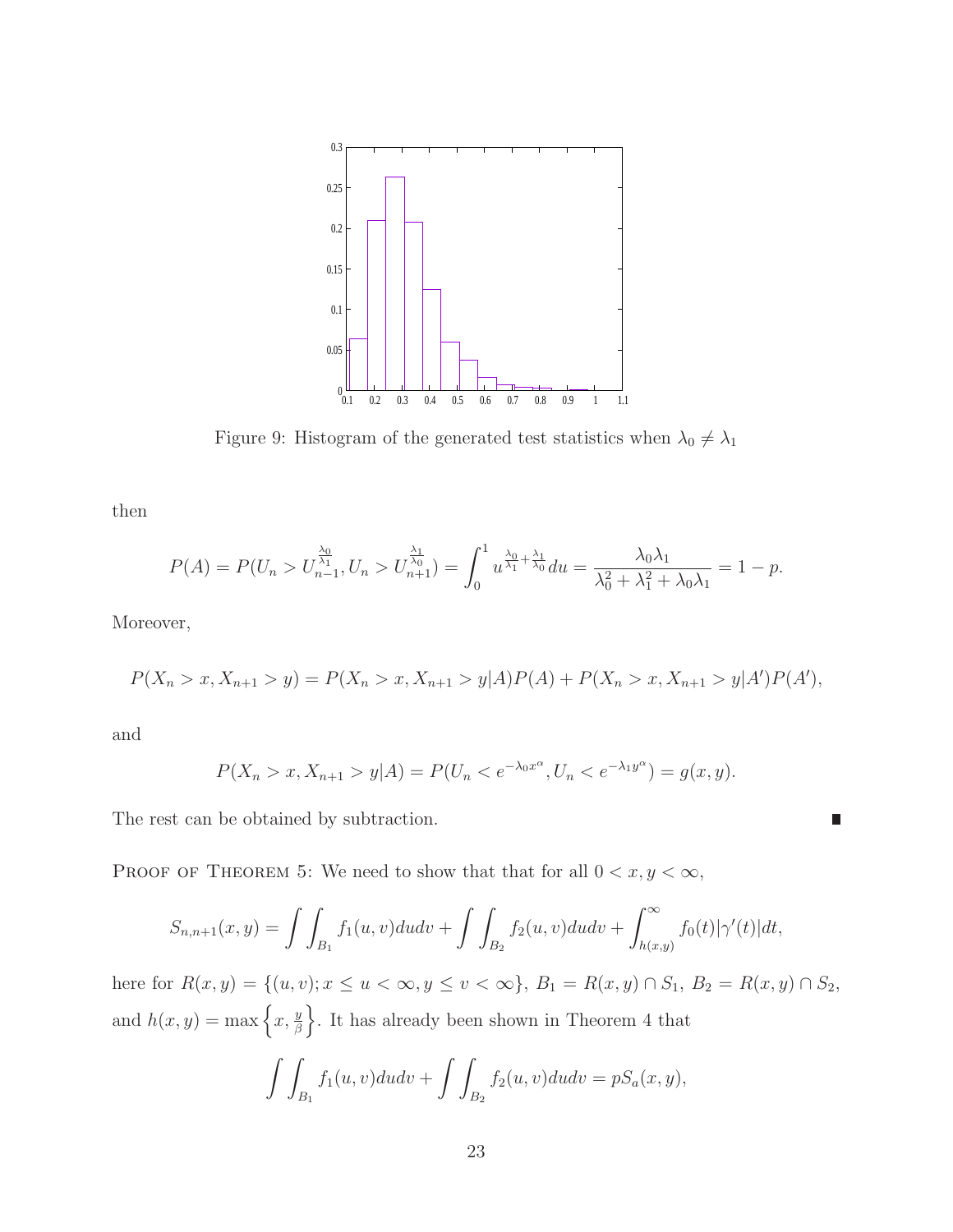hence, the result is proved if we can show

$$
\int_{h(x,y)}^{\infty} f_0(t) |\gamma'(t)| dt = (1-p) S_s(x, y).
$$
  
Since,  $|\gamma'(t)| = \beta$  and  $(1-p) = \frac{\lambda_0 \lambda_1}{\lambda_0^2 + \lambda_1^2 + \lambda_0 \lambda_1},$   

$$
\int_{h(x,y)}^{\infty} f_0(t) |\gamma'(t)| dt = \int_{h(x,y)} \alpha \lambda_0 t^{\alpha - 1} e^{-\frac{\lambda_0^2 + \lambda_1^2 + \lambda_0 \lambda_1}{\lambda_1} t^{\alpha}} dt = (1-p) \int_{v(x,y)} e^{-u} du,
$$
  
where  $v(x, y) = \max \left\{ \frac{\lambda_0^2 + \lambda_1^2 + \lambda_0 \lambda_1}{\lambda_1} x^{\alpha}, \frac{\lambda_0^2 + \lambda_1^2 + \lambda_0 \lambda_1}{\lambda_0} y^{\alpha} \right\}.$  Let us remember,  

$$
S_s(x, y) = \begin{cases} e^{-\frac{\lambda_0^2 + \lambda_1^2 + \lambda_0 \lambda_1}{\lambda_0} y^{\alpha}} & \text{if } y > \beta x \\ e^{-\frac{\lambda_0^2 + \lambda_1^2 + \lambda_0 \lambda_1}{\lambda_1} x^{\alpha}} & \text{if } y < \beta x \end{cases}
$$

Hence, the result follows.

## Appendix B: Autocovariance and Autocorrelation Func-**TIONS**

П

In this section we provide all the expressions of the autocorrelation function of the GE process mainly for completeness purposes. First we will calculate  $E(X_{n+1}X_n)$ . If  $I_A$  denote the indicator function on the set  $A$ , then

$$
E(X_{n+1}X_n) = E(X_{n+1}X_n \cdot I_{\{\beta X_n < X_{n+1}\}}) + E(X_{n+1}X_n \cdot I_{\{\beta X_n > X_{n+1}\}}) +
$$
\n
$$
E(X_{n+1}X_n \cdot I_{\{\beta X_n = X_{n+1}\}})
$$
\n
$$
= E_{X_n}(X_n E_{\{X_{n+1}|X_n\}}(X_{n+1} \cdot I_{\{\beta X_n < X_{n+1}\}} | X_n) +
$$
\n
$$
E_{X_n}(X_n E_{\{X_{n+1}|X_n\}}(X_{n+1} \cdot I_{\{\beta X_n > X_{n+1}\}} | X_n) +
$$
\n
$$
E_{X_n}(X_n E_{\{X_{n+1}|X_n\}}(X_{n+1} \cdot I_{\{\beta X_n = X_{n+1}\}} | X_n).
$$

Now

$$
E_{X_n}(X_n E_{\{X_{n+1}|X_n\}}(X_{n+1} \cdot I_{\{\beta X_n = X_{n+1}\}} | X_n) = \alpha \beta \lambda_0 \int_0^\infty x^{\alpha+1} e^{-\frac{\lambda_0^2 + \lambda_1^2 + \lambda_0 \lambda_1}{\lambda_1} x^{\alpha}} dx
$$
  

$$
= \Gamma\left(\frac{2}{\alpha} + 1\right) \frac{(\lambda_0 \lambda_1)^{1 + \frac{1}{\alpha}}}{(\lambda_0^2 + \lambda_1^2 + \lambda_0 \lambda_1)^{\frac{2}{\alpha} + 1}}
$$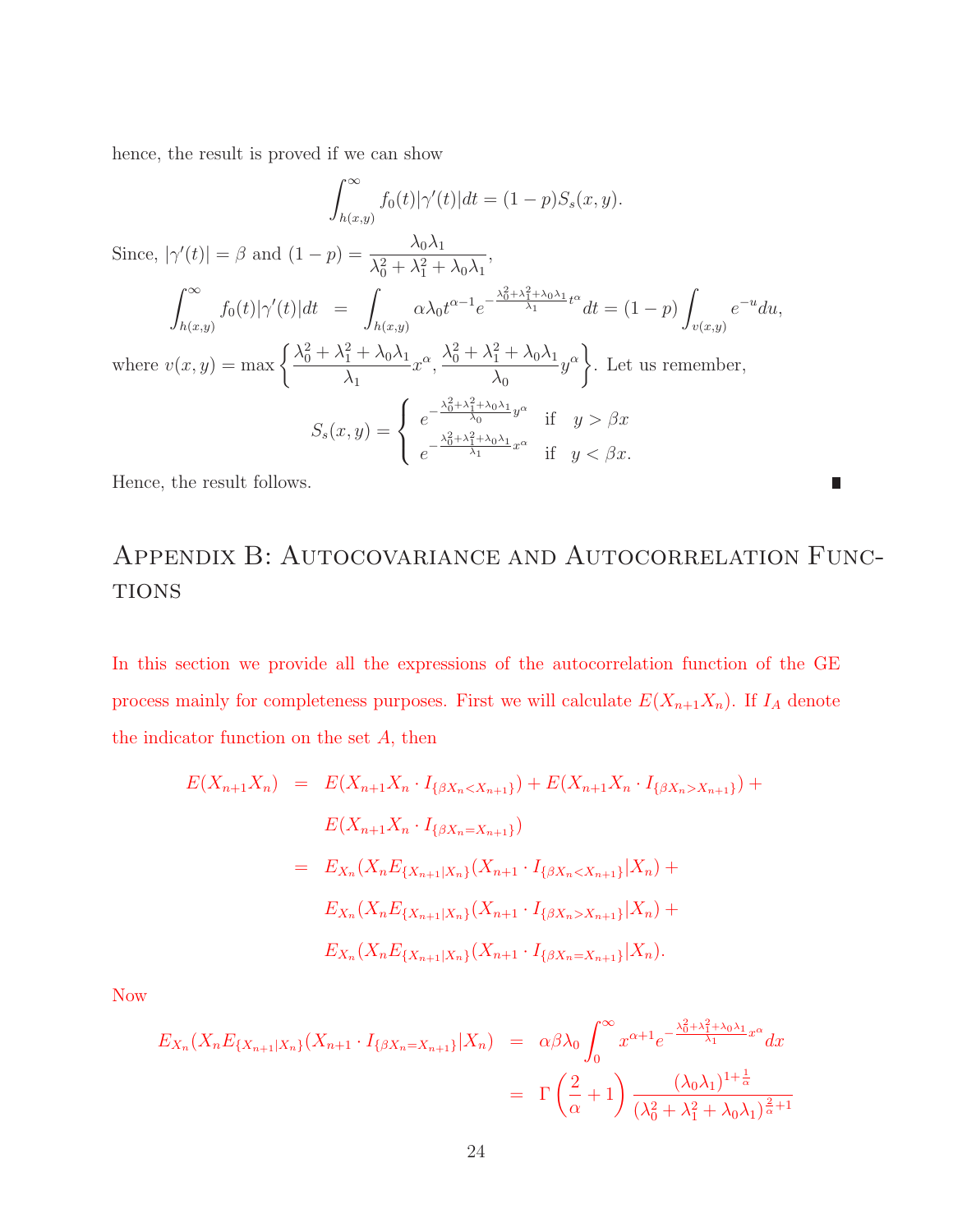If we denote  $\Gamma(x, a) = \int_{-\infty}^{\infty}$ x  $t^{a-1}e^{-t}dt$  and  $\gamma(x,a) = \int^x$  $\boldsymbol{0}$  $t^{a-1}e^{-t}dt$  as incomplete gamma functions, then

$$
E_{X_n}(X_n E_{\{X_{n+1}|X_n\}}(X_{n+1} \cdot I_{\{\beta X_n < X_{n+1}\}} | X_n) = \alpha^2 \lambda_1 \int_0^\infty x^\alpha e^{-\lambda_1 x^\alpha} \left\{ \int_{\beta x}^\infty y^\alpha e^{-(\lambda_0 + \lambda_1) y^\alpha} dy \right\} dx
$$
  
= 
$$
\frac{\alpha \lambda_1}{(\lambda_0 + \lambda_1)^{1/\alpha}} \int_0^\infty x^\alpha e^{-\lambda_1 x^\alpha} \Gamma\left(\frac{\lambda_0 (\lambda_0 + \lambda_1) x^\alpha}{\lambda_1}, \frac{1}{\alpha} + 1\right) dx.
$$

$$
E_{X_n}(X_n E_{\{X_{n+1}|X_n\}}(X_{n+1} \cdot I_{\{\beta X_n > X_{n+1}\}} | X_n) = \alpha^2 \lambda_0 (\lambda_0 + \lambda_1) \int_0^\infty x^\alpha e^{-(\lambda_0 + \lambda_1)x^\alpha} \left\{ \int_0^{\beta x} y^\alpha e^{-\lambda_0 y^\alpha} dy \right\} dx
$$
  

$$
= \frac{\alpha(\lambda_0 + \lambda_1)}{\lambda_0^{1/\alpha}} \int_0^\infty x^\alpha e^{-(\lambda_0 + \lambda_1)x^\alpha} \gamma \left( \frac{\lambda_0^2 x^\alpha}{\lambda_1}, \frac{1}{\alpha} + 1 \right) dx.
$$

We have already indicated the mean and variance of a Weibull random variable in (2). Now based on the above expressions, the autocovariance and autocorrelation functions can be obtained. In case of exponential process i.e. when  $\alpha = 1$ , the above expressions can be obtained in explicit forms. For example

$$
E_{X_n}(X_n E_{\{X_{n+1}|X_n\}}(X_{n+1} \cdot I_{\{\beta X_n = X_{n+1}\}}|X_n) = \frac{2(\lambda_0 \lambda_1)^2}{(\lambda_0^2 + \lambda_1^2 + \lambda_0 \lambda_1)^3}
$$
  
\n
$$
E_{X_n}(X_n E_{\{X_{n+1}|X_n\}}(X_{n+1} \cdot I_{\{\beta X_n < X_{n+1}\}}|X_n) = \frac{\lambda_1}{\lambda_0 + \lambda_1} \int_0^\infty x e^{-\lambda_1 x} \left( e^{-\frac{\lambda_0(\lambda_0 + \lambda_1)}{\lambda_1}x} + \frac{\lambda_0(\lambda_0 + \lambda_1)}{\lambda_1} x e^{-\frac{\lambda_0(\lambda_0 + \lambda_1)}{\lambda_1}x} \right) dx = \frac{\lambda_1^3}{(\lambda_0 + \lambda_1)(\lambda_0^2 + \lambda_1^2 + \lambda_0 \lambda_1)^2} + \frac{2\lambda_0 \lambda_1^3}{(\lambda_0^2 + \lambda_1^2 + \lambda_0 \lambda_1)^3}
$$
  
\n
$$
E_{X_n}(X_n E_{\{X_{n+1}|X_n\}}(X_{n+1} \cdot I_{\{\beta X_n > X_{n+1}\}}|X_n) = \frac{\lambda_0 + \lambda_1}{\lambda_0} \int_0^\infty x e^{-(\lambda_0 + \lambda_1)x} \left(1 - e^{-\frac{\lambda_0^2}{\lambda_1}x} - \frac{\lambda_0^2}{\lambda_1} x e^{-\frac{\lambda_0^2}{\lambda_1}x} \right) dx = \frac{1}{\lambda_0(\lambda_0 + \lambda_1)} - \frac{\lambda_1^2(\lambda_0 + \lambda_1)}{\lambda_0(\lambda_0^2 + \lambda_1^2 + \lambda_0 \lambda_1)^2} - \frac{2\lambda_0 \lambda_1^2(\lambda_0 + \lambda_1)}{(\lambda_0^2 + \lambda_1^2 + \lambda_0 \lambda_1)^3}.
$$

Since,

$$
E(X_n) = E(X_{n+1}) = \frac{1}{\lambda_0 + \lambda}
$$
 and  $V(X_n) = V(X_{n+1}) = \frac{1}{(\lambda_0 + \lambda)^2}$ ,

the autocovariance and autocorrelation can be obtained in explicit forms.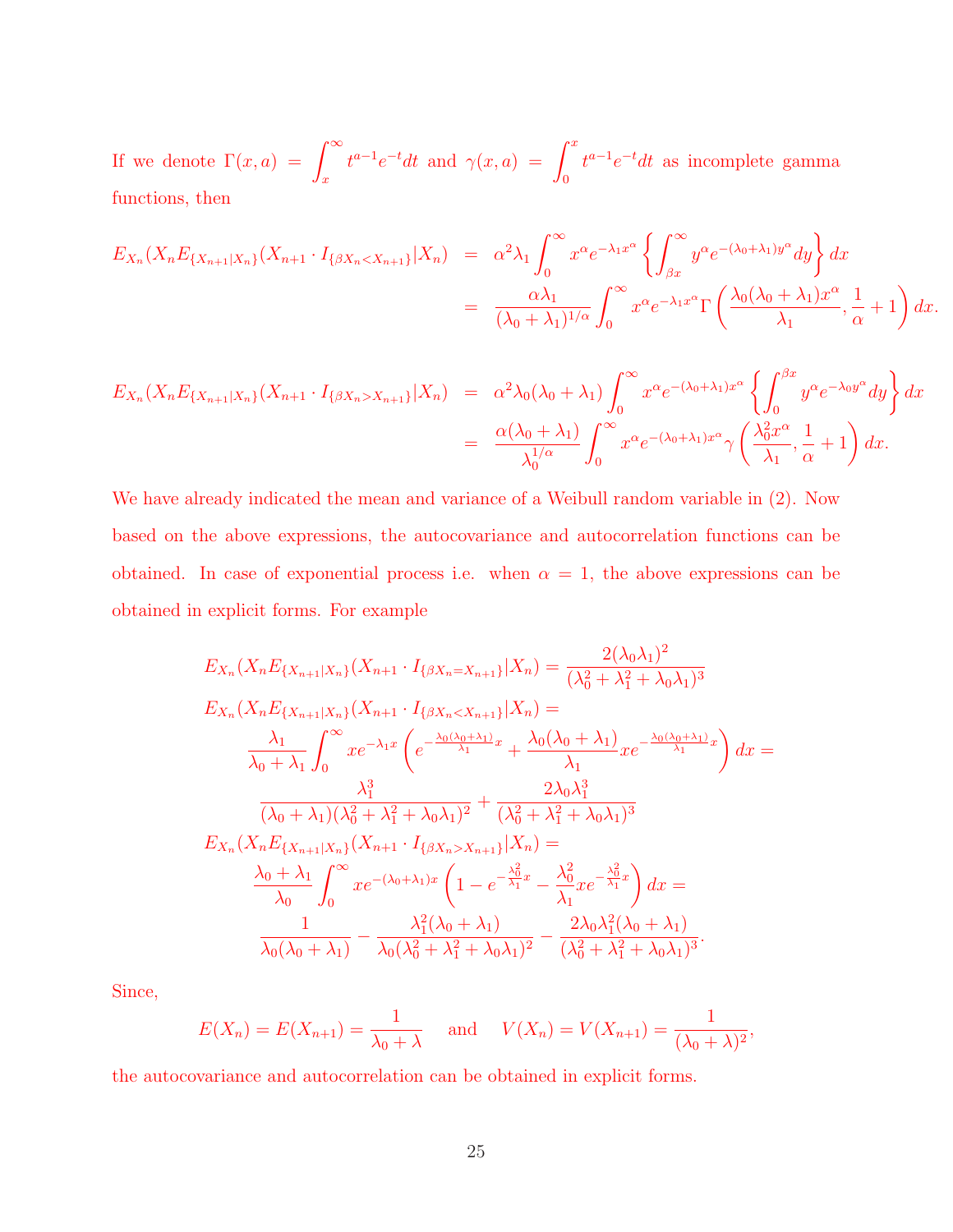## References

- [1] Al-Hussaini, E.K. (1999), "Predicting observable from a general class of distributions", Journal of Statistical Planning and Inference, vol. 79, pp. 79 – 81.
- [2] Arnold, B.C. (1993), "Logistic process involving Markovian minimization", Communications in Statistics - Theory and Methods, vol. 22,  $1699 - 1707$ .
- [3] Arnold, B.C. and Hallet, T.J. (1989), "A characterization of the Pareto process among stationary processes of the form  $X_n = c \min(X_{n-1}, Y_n)$ ", Statistics and Probability Letters, vol. 8, 377 – 380.
- [4] Arnold, B.C., Robertson, C.A. (1989), "Autoregressive logistic processes", Journal of Applied Probability, vol. 26, 524–531.
- [5] Balakrishna, N. and Jayakumar, K. (1997), "Bivariate semi-Pareto distributions and processes", Statistical Papers, vol. 38, 149–165.
- [6] Bemis,B., Bain,L.J. and Higgins,J.J. (1972), "Estimation and hypothesis testing for the parameters of a bivariate exponential distribution", Journal of the American Statistical Association, vol. 67, 927-929.
- [7] Christensen, S. (2012), "Phase-type distributions and optimal stopping for autoregressive processes", *Journal of Applied Probability*, vol.  $49, 22 - 39$ .
- [8] Dellaportas, P. and Wright, D. (1991), "Numerical prediction for the two-parameter Weibull distribution", *The Statistician*, vol. 40, pp. 365 – 372.
- [9] Jayakumar, K. and Girish Babu, M. (2015), "Some generalizations of Weibull distribution and related processes", Journal of Statistical Theory and Applications, vol. 14, 425–434.